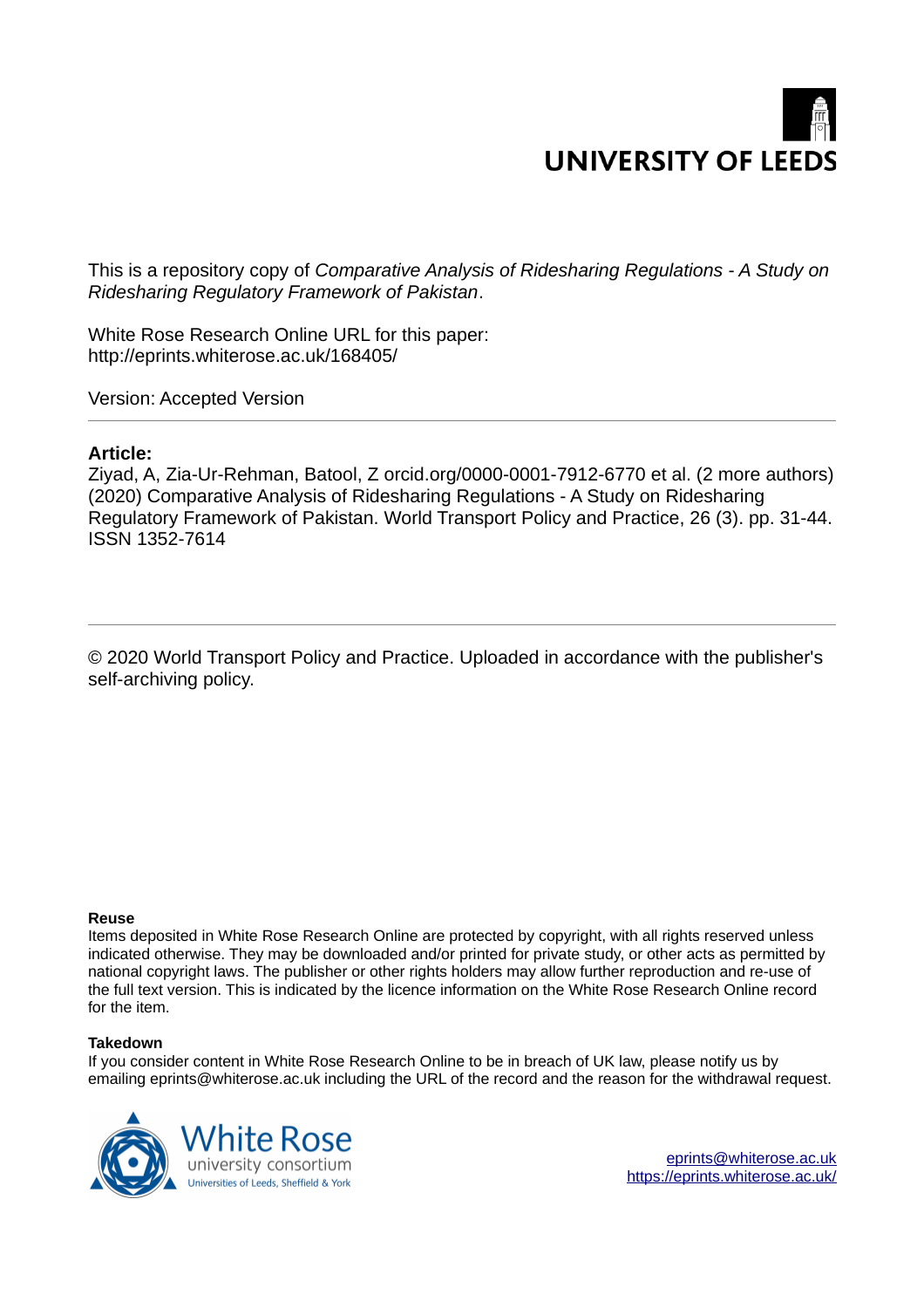# **COMPARATIVE ANALYSIS OF RIDESHARING REGULATIONS – A STUDY ON RIDESHARING REGULATORY FRAMEWORK OF PAKISTAN**

**Ahmed Ziyad (Corresponding Author)** 

Department of Transportation Engineering & Management University of Engineering & Technology, Lahore, Pakistan, 54890

**Zia-Ur-Rehman, Ph.D.,** 

Department of Transportation Engineering & Management University of Engineering & Technology, Lahore, Pakistan, 54890

# **Zahara Batool, Ph.D.,**

Institute of Transport Studies

University of Leeds, Leeds LS2 9JT, UK

# **Ammad Hassan Khan, Ph.D.,**

Department of Transportation Engineering & Management

University of Engineering & Technology, Lahore, Pakistan, 54890

# **Hina Saleemi,**

Department of Transportation Engineering & Management University of Engineering & Technology, Lahore, Pakistan, 54890

**Correspondence Email** 

ziyad.chaudhry@gmail.com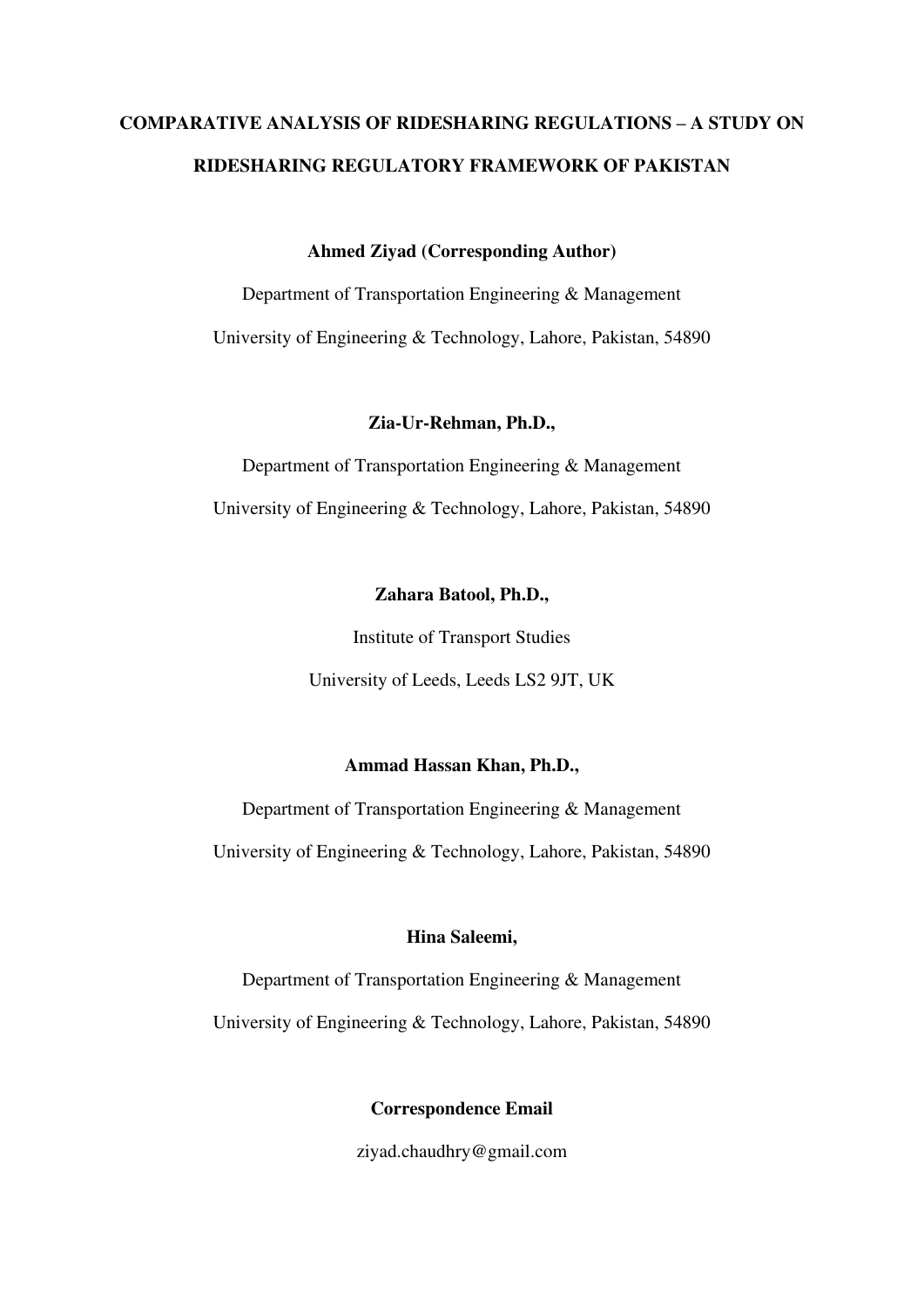#### **ACKNOWLEDGMENTS**

The authors acknowledge the cooperation and assistance of ridesharing companies' staff members for providing up to date information related to the research subject. The authors also thank transport department officials for contributing towards the existing conditions of ridesharing regulations of Pakistan. Lastly, the authors would like to thank all the personals who assistance throughout this comparative study and research.

# **ABSTRACT**

Ridesharing companies like Uber and Careem have been operating in Pakistan for the past 5 years however, there is no existing ridesharing regulatory framework. Countries like Bangladesh, India, China, and Malaysia, along with developed states that is State of the New York, have already responded to newly introduced TNCs by implementing new regulatory frameworks. In this study, a comparative analysis of ridesharing regulations of Pakistan with those of Bangladesh, India, China, Malaysia and State of the New York, have been carried out. With the aim to assist the policymakers, a basic regulatory ridesharing regulatory framework for Pakistan has also been developed.

#### **Date of Final Version: March 29, 2020**

**Keywords:** Transport Network Companies (TNCs), Ridesharing Companies, Ridesharing Regulations, Ridesharing Regulatory Framework, Ridesharing Policy, Uber, Careem.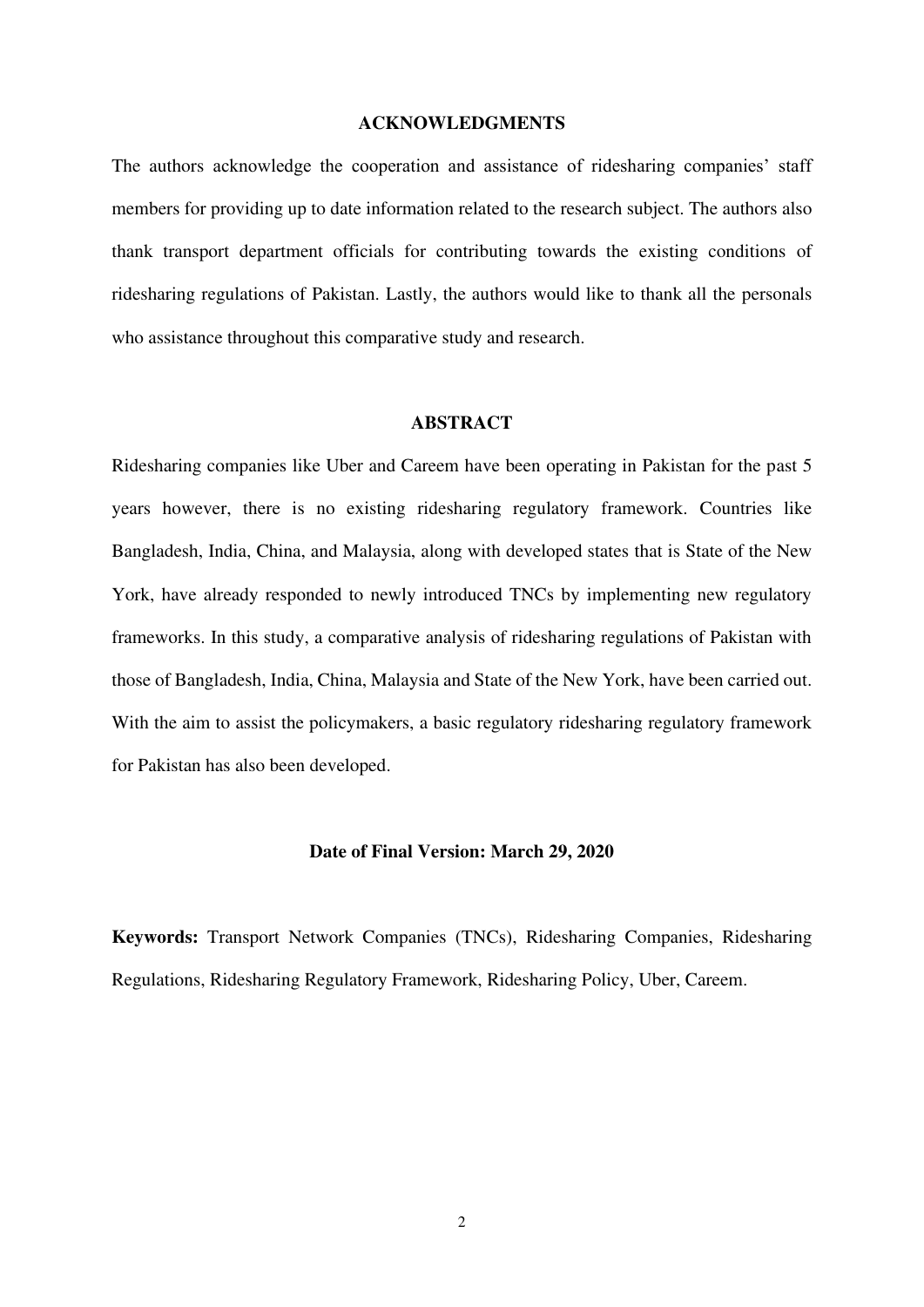#### **1.0 INTRODUCTION**

In the past decade, the technology-based discoveries and progress in communication and information have resulted in the introduction of new services in the transport sector (Haider et al., 2015). On-demand ridesharing apps, which link the personal car owners with the passengers in nearby localities using GPS position system, have become very common (Alexander and González, 2015). Transport Network Companies such as Uber and Careem have already started providing e-hailing services in many countries.

As defined by the California Public Utilities Commission, Transport Network Companies (TNCs) are organizations providing services of pre-arranged trips using online portals or apps for linking passengers with drivers using their personal vehicles (Koffman, 2016). These TNCs have been known to enter the taxi market without prior approvals from governing regulatory authorities. When brought under the investigation of the regulatory framework, Uber argues that it is not a transportation company rather it is a technology-based company (Mundy, 2018). In many countries, such as the U.S., the majority of the states have developed regulatory frameworks to enable ridesharing (Flores and Rayle, 2017). Without seeking approval from regulatory authorities, in Pakistan, Careem and Uber, two of the most dominant TNCs, entered the taxi industry in 2015 and 2016 respectively (Imtiaz Ali, 2017b). In March 2019, Uber acquired Careem for \$3.1 billion so it started operating under its own name as a separate entity of Uber.

This paper aims to compare the ridesharing regulations of neighboring countries of Pakistan that is Bangladesh, India, China along with developed countries that is Malaysia and New York State. First, a literature review related to similar studies conducted has been discussed. It is followed by research methodology. Then, a comparison of the ridesharing company, driver, and vehicle-related regulations of the aforementioned countries is carried out.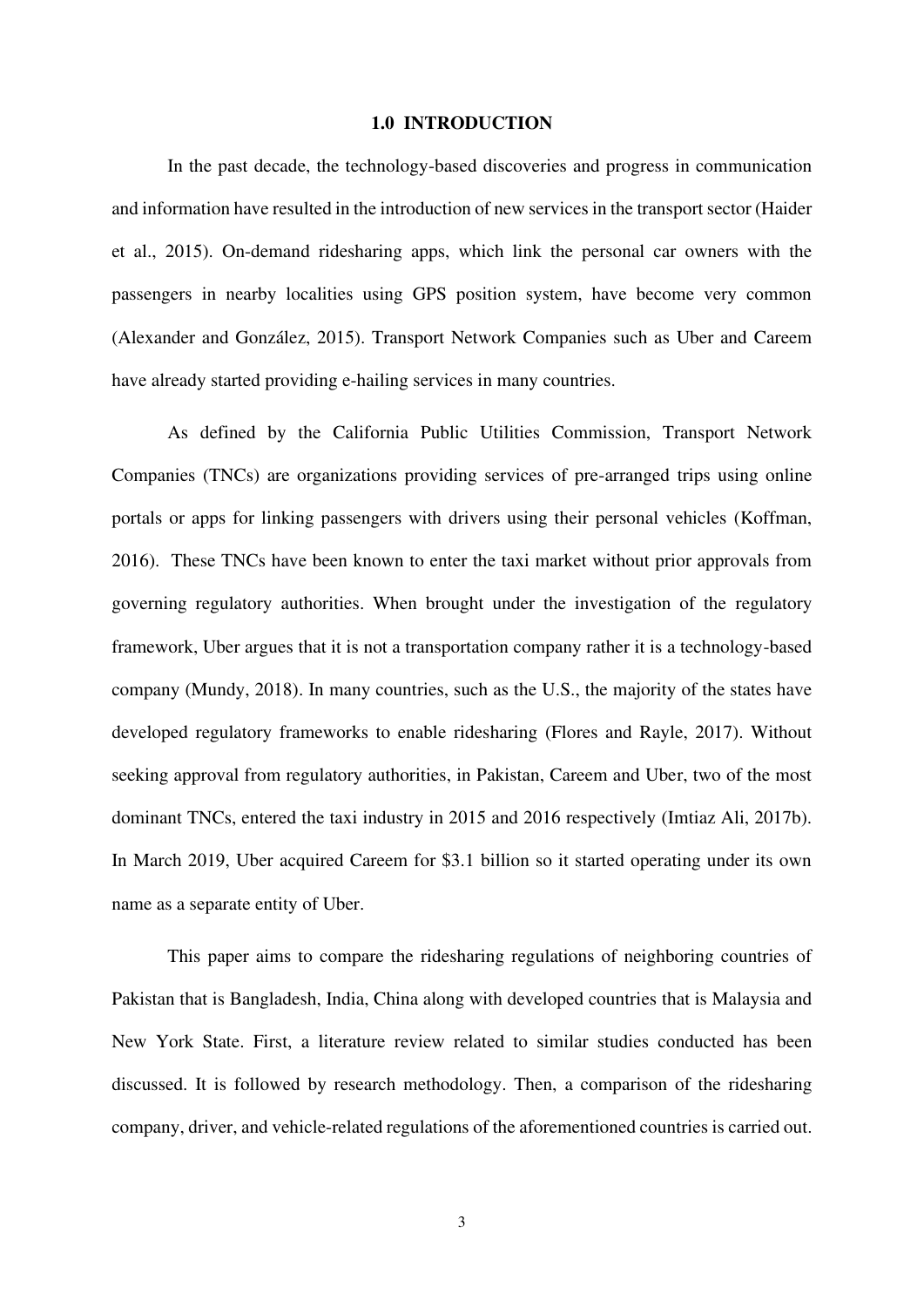The results section comprises of proposed ridesharing regulations for Pakistan. In the end, the paper is concluded, and future research recommendations have been provided.

# **2.0 LITERATURE REVIEW**

The introduction of ridesharing companies in the taxi market has always evoked local regulators to think of ways and methods to outlaw them or achieve parity with taxicabs (Farren et al., 2016). Since the ridesharing companies consider themselves to be mobile applications rather than being a transportation company, most of these do not obtain permits prior to operation from local authorities (Cetin and Deakin, 2017). These new ridesharing companies have not been welcomed by taxi markets as well. Local taxi and transport companies, in various regions, have fought to completely ban or shut down the TNCs (Flores and Rayle, 2017). This is due to the fact that with the introduction of TNCs, the demand for taxis has reduced (Koffman, 2016). The business model of TNCs such as Uber does not clarify whether to treat it as a transport service or information technology service which makes it difficult to fit into existing regulatory frameworks nationwide (Kozik). With time, efforts were done to introduce new regulatory legislation for TNCs. In the United States, TNCs have been regulated in multiple states such as San Francisco and New York, at the local and municipal level (Board et al., 2016).

The prominent TNCs of Pakistan include Careem, Uber and Shahi Sawari (Anjum, 2017). Careem and Uber entered the ridesharing industry of Pakistan with a gap of a year. Following the pattern adopted by most of the ridesharing companies worldwide, these two TNCs started operating without prior approval from local transport authorities (Kanwal, 2017). In cities of Pakistan like Islamabad, where the majority of public transport is carried out by taxis, Uber and Careem badly disturbed the taxi industry. Following the economic imbalance caused by newly introduced TNCs, local taxi drivers started protesting (Bilal, 2018). There was also a notification issued from the Local Transport Department of Punjab Province, related to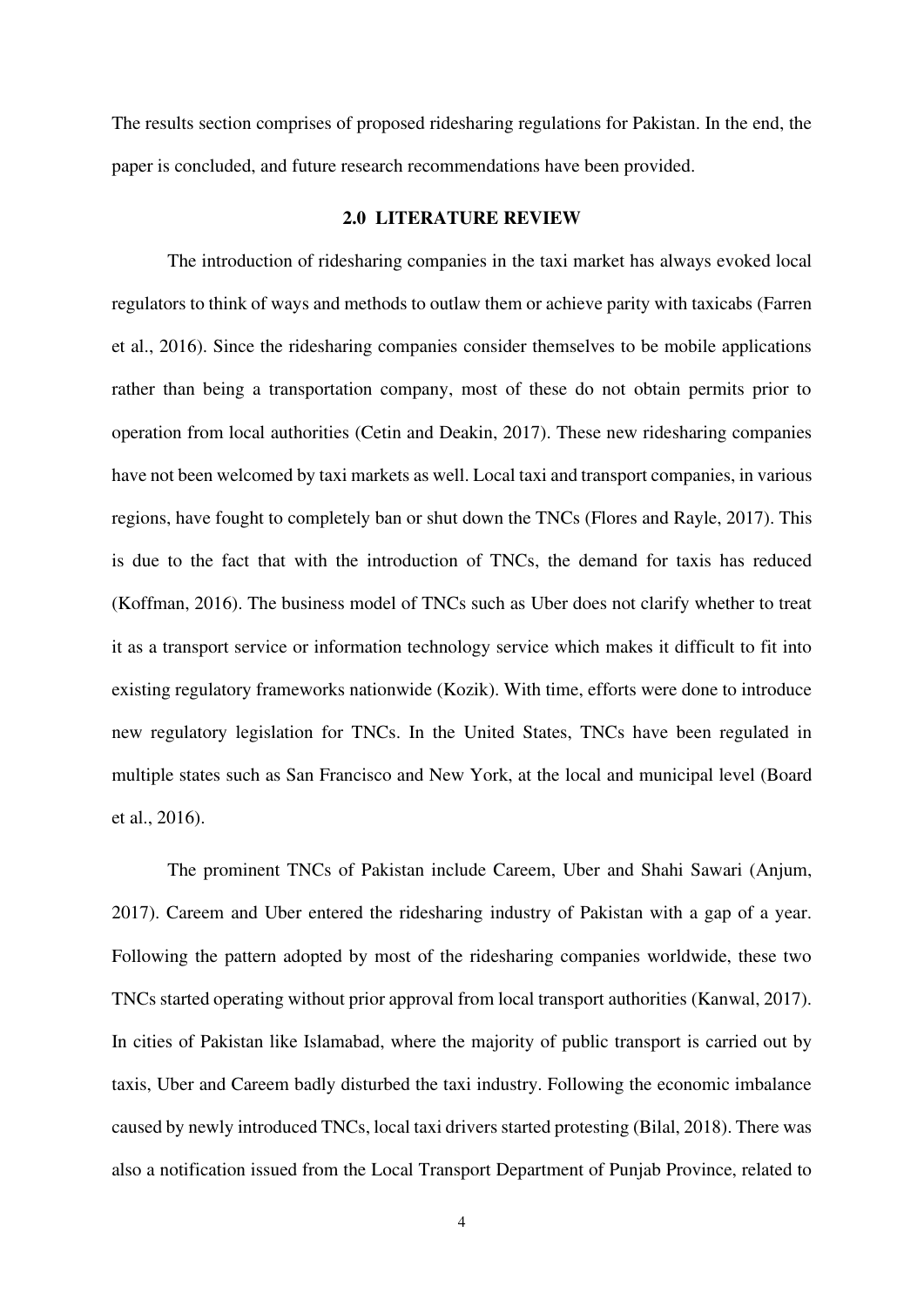the complete ban of TNCs (Imtiaz Ali, 2017a). Later on, the government officials and TNCs senior officials carried out various meetings for the formulation of a new regulatory framework for ridesharing vehicles. However, until now, no steps have been taken at the provincial level, which may indicate the practical implication of regulations for the TNCs.

In the past, very few researchers have done an effort to compare ride-hailing regulations of different countries. A case-specific policy analysis was carried out by the International Transport Forum which compared the ridesharing regulations of Portugal with international ridesharing regulations of countries; United Kingdom, Ireland, The Netherlands, France, Germany, and Bulgaria (Forum, 2016). In 2016, a study on passenger transport by taxi, hire car with driver and ridesharing in the EU, also compared ridesharing regulatory frameworks of all most all EU countries (Frazzani et al., 2016). Based on the comparative analysis and interviews from local authorities' officials, this report provided an in-depth qualitative and quantitative analysis of ridesharing regulations observed across EU countries. Igor Dosen and Helen Rosolen also researched and wrote a research paper on "Uber and Ridesharing" which comprised of the current disputes and legal actions against one of the biggest TNC of the world that is Uber (Dosen and Rosolen, 2016). The countries under consideration comprised of a wide mix from Asia, Europe, and states of America. Later in 2018, the Law Reform Commission of Hong Kong published an essay on the regulation of ridesharing services in Hong-Kong. A comparison of overseas ride-hailing regulatory frameworks of EU Countries, China, Australia, India, States of America and Canada, was presented in it based on which new regulatory recommendations for Hong Kong were made (Priscilla, 2018). In 2017, a study carried out on ridesharing regulations of major American Cities by Transport Research Record, qualitatively analyzed various company-based, vehicle-based and driver-based ridesharing regulations (Beer et al., 2017).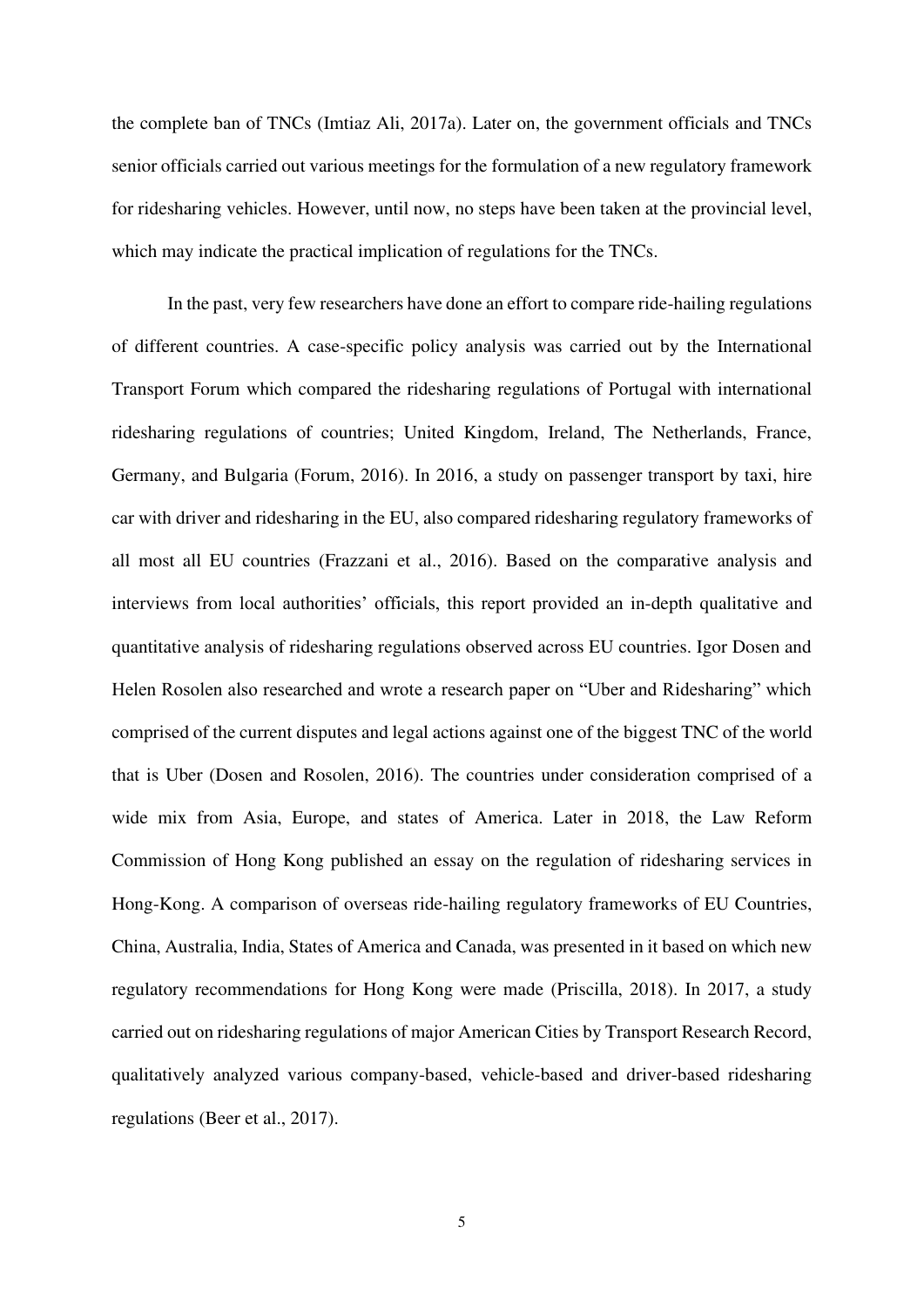This research extends the ridesharing regulations comparative analysis effort being done at the international level by comparing ridesharing regulations of Bangladesh, India, China, Malaysia and State of New York and proposing policy recommendations for Pakistan based on the formulation of new ridesharing regulatory framework.

# **3.0 METHODOLOGY**

In order to analyze the ways in which different countries and states have responded to the advent of on-demand ridesharing companies in their respective jurisdiction, a qualitative comparison of ridesharing regulations of these countries was carried out. The comparative analysis was conducted on the ridesharing regulations extracted from various ordinances and legislative documents that had been placed on the websites of transport departments of respective countries.

The countries chosen for comparison purposes included neighboring countries of Pakistan that is China, India as well as the countries sharing the same demographic characteristics as that of Pakistan that is Bangladesh and Malaysia. A developed state that is State of New York was also selected for incorporating the impact of technologically up-to-date ridesharing regulations. Since, at the time of research, Pakistan did not have its own regulatory framework for ridesharing, therefore its existing taxi/cab regulations were included in the comparative analysis.

For the comparison purpose, the ridesharing regulations of the aforementioned countries were sorted into three categories that is ridesharing company-based regulations, ridesharing vehicle-based regulations, and ridesharing driver-based regulations. The aim was to determine similarities and differences among the on-demand ridesharing regulations of these countries which might assist the government agencies and relevant provincial transport departments of Pakistan to form a basis of ridesharing legislation for regulating ridesharing in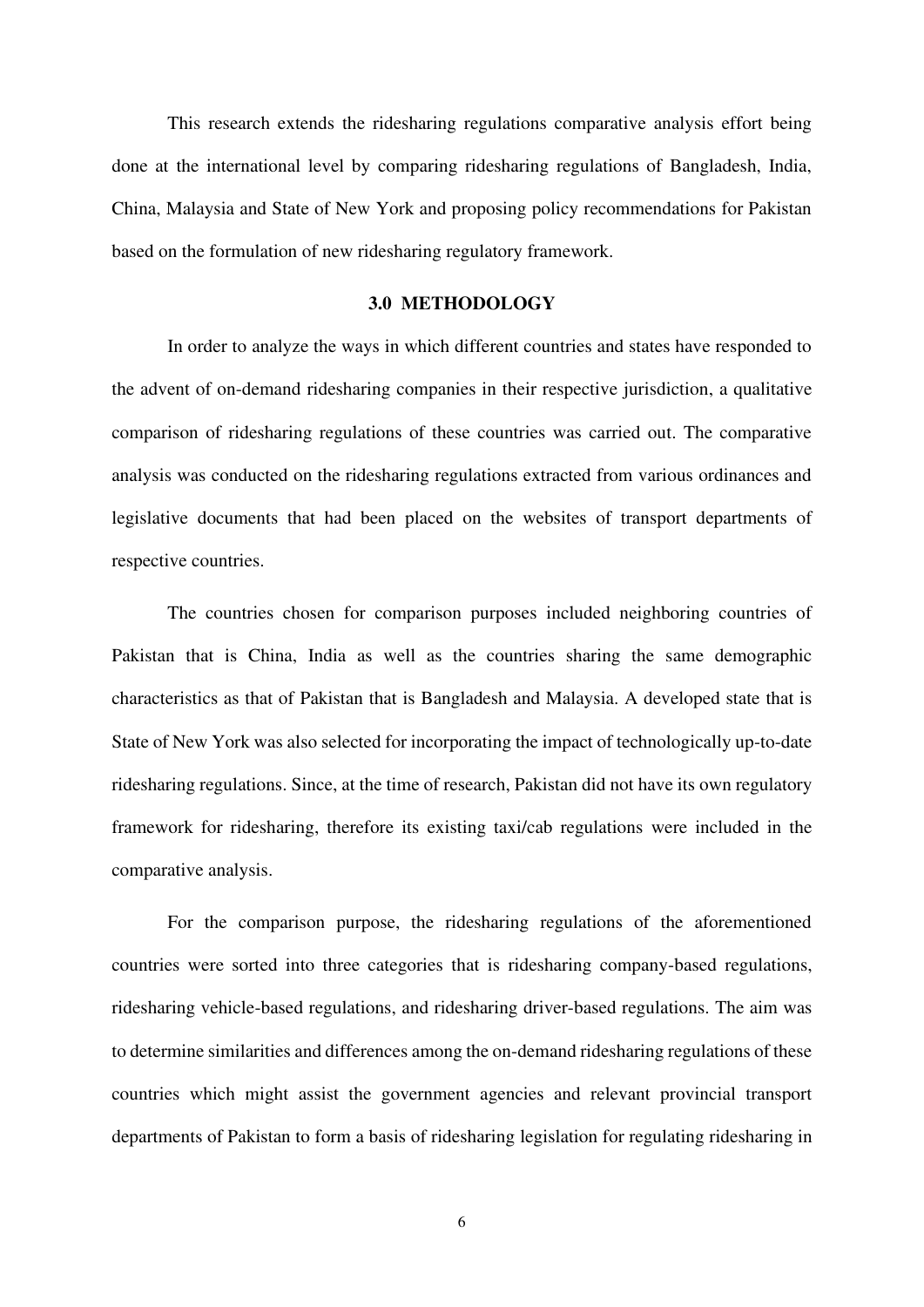the country. This basic regulatory framework was proposed to assist the policymakers in molding existing taxi regulations into ridesharing regulations of Pakistan.

# **4.0 CATEGORIZATION OF REGULATIONS**

The comparison of regulations was broadly categorized into three types that is ridesharing company-based regulations, ridesharing vehicle-based regulations and ridesharing driver-based regulations, which comprised of regulations imposed on ridesharing companies, vehicles and drivers respectively. A detailed analysis of the ordinances of these countries showed a high number of regulations. Not all of the regulations were present in every country's legislation, based on which, only the most common regulations were chosen for comparison purposes with the objective to provide readers with more useful results.

However, some regulations were also selected for comparison based on their frequent discussion and highlighting in literature such as ridesharing driver criminal background check as discussed in "Study on passenger transport by taxi, hire car with driver and ridesharing in the EU" by European Commission (Frazzani et al., 2016) and in a research paper "Uber and Ridesharing" by Department of Parliamentary Services, Parliament of Victoria (Dosen and Rosolen, 2016).

#### **5.0 COMPARISON OF REGULATIONS ON RIDESHARING COMPANIES**

The regulations comparison of ridesharing companies comprised of 8 main regulations: (1) Minimum fleet size required, (2) requirement of a company operation license/permit, (3) acts or ordinances to be followed by TNCs, (4) adequate car parking provision, (5) professional trainings of drivers, (6) drivers' fitness check, (7) fare calculation criteria and (8) insurance coverage policy. Table – 1 summarizes the results of comparative analysis of company based ridesharing regulations. Apart from Malaysia, in all the countries, ridesharing companies are required to own a certain minimum car fleet size for example 200 in case of India (Conventus Law, 2017, Department of Motor Vehicles, 2017, Ministry of Road Transport and Highways,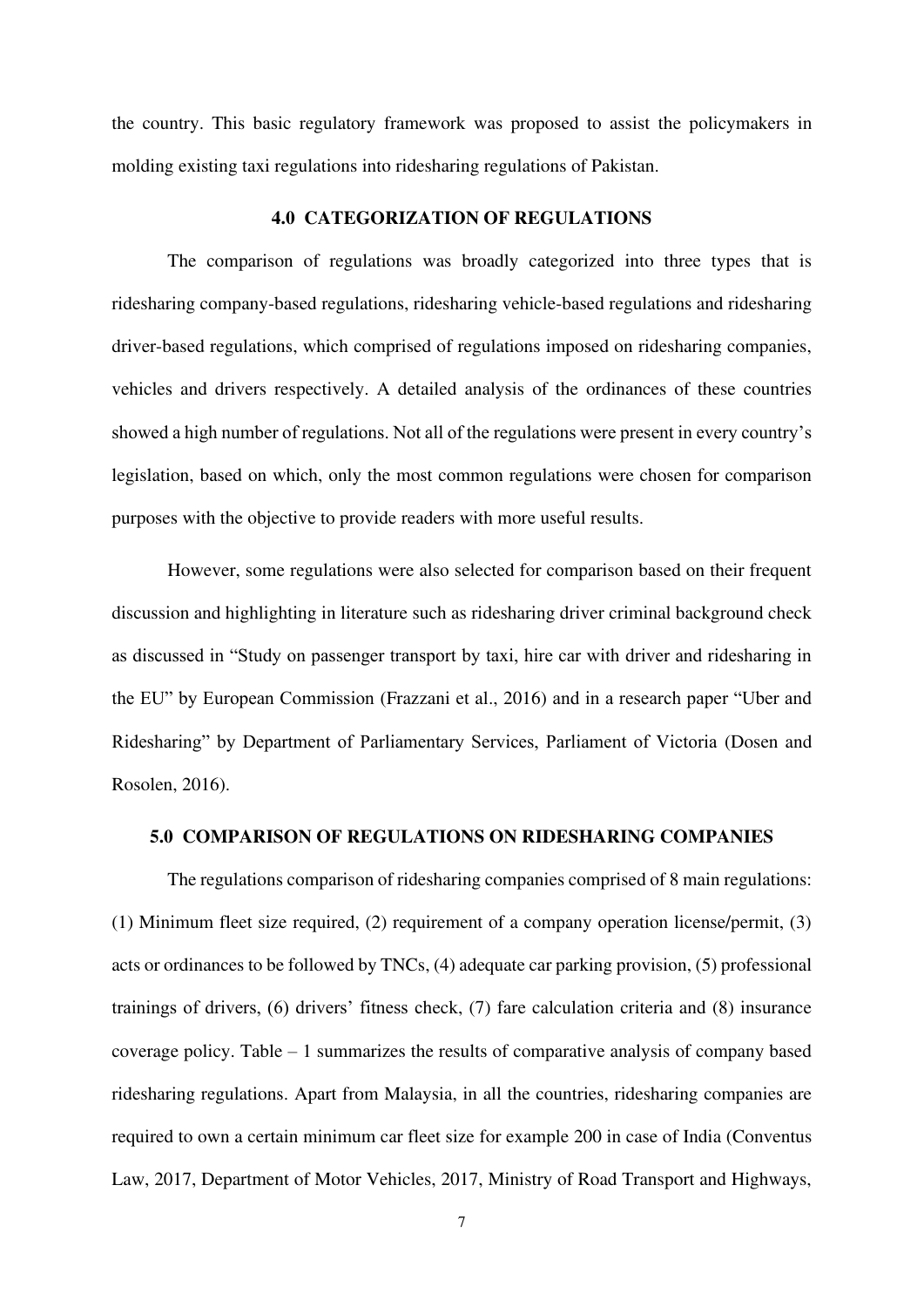2016). In all the countries, company operation license or a permit is required before a ridesharing company can legally operate in the respective country (China Ministry of Transport, 2016d, China Ministry of Transport, 2016c, China Ministry of Transport, 2016b, China Ministry of Transport, 2016a, Conventus Law, 2017, Department of Motor Vehicles, 2017, Ministry of Road Transport and Highways, 2016, National Highway & Motorway Police, 2000, Punjab Code Government of the Punjab, 1939, Punjab Laws Online, 1965, Punjab Traffic Police, 1969, Road Transport and Highways Division, 2017). In the state of New York, a TNC operation license is required. Similarly, in China and Malaysia, Network Appointment Taxi Business License and Intermediation Business License are required (China Ministry of Transport, 2016d, China Ministry of Transport, 2016c, China Ministry of Transport, 2016b, China Ministry of Transport, 2016a, Conventus Law, 2017, Department of Motor Vehicles, 2017). However, in Pakistan, any cab company has to seek a permit from provincial transport authority, before it can operate legally in the country (National Highway & Motorway Police, 2000, Punjab Code Government of the Punjab, 1939, Punjab Laws Online, 1965, Punjab Traffic Police, 1969).

Regarding the third dimension that is acts or ordinances to be followed by the TNCs, every country has its own act(s) which cab companies in Pakistan and ridesharing companies in other countries have to follow. In Bangladesh, ridesharing companies have to follow Ride Sharing Services Policy, 2017, Bangladesh Regional Transport Authority (Road Transport and Highways Division, 2017). In Pakistan, the list of governing acts to be followed by cab companies includes Motor Vehicle Ordinance, Motor Vehicle Rules, Motor Vehicle Act and National Highway Safety Ordinance (Punjab Code Government of the Punjab, 1939, Punjab Laws Online, 1965, Punjab Traffic Police, 1969, Road Transport and Highways Division, 2017). Adequate parking space is a necessary requirement in ridesharing regulations of Bangladesh, India, and China, State of the New York and in taxi regulations of Pakistan (China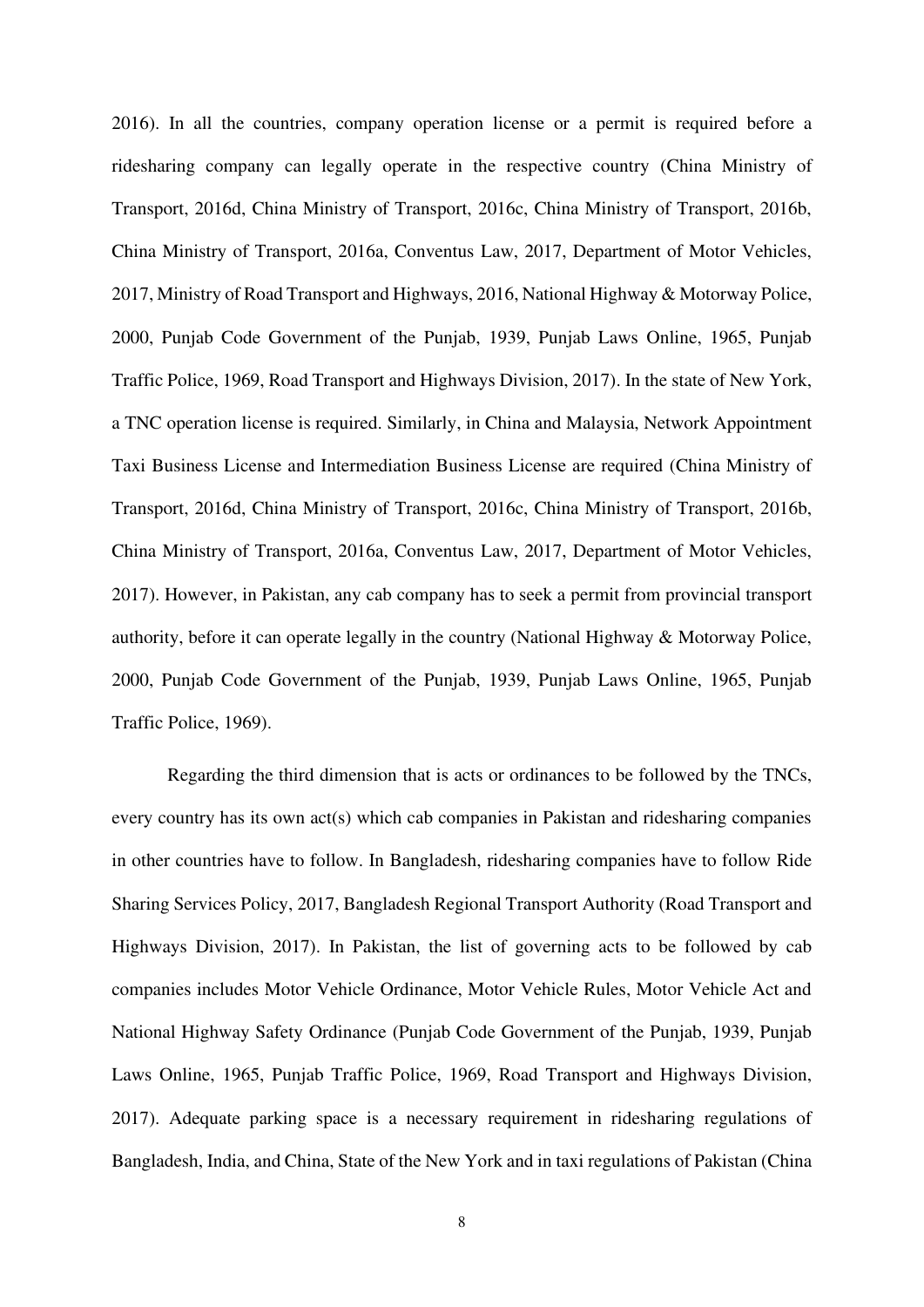Ministry of Transport, 2016d, China Ministry of Transport, 2016c, China Ministry of Transport, 2016b, China Ministry of Transport, 2016a, Ministry of Road Transport and Highways, 2016, National Highway & Motorway Police, 2000, Punjab Code Government of the Punjab, 1939, Punjab Laws Online, 1965, Punjab Traffic Police, 1969, Road Transport and Highways Division, 2017). However, regulations of Malaysia impose no such restriction on TNCs (Conventus Law, 2017, Department of Motor Vehicles, 2017).

The fifth and sixth dimensions that is professional training of drivers and drivers' fitness check are compulsory in the regulatory framework of India, Malaysia, China and State of the New York. Bangladesh has no such policy for TNCs (China Ministry of Transport, 2016d, China Ministry of Transport, 2016c, China Ministry of Transport, 2016b, China Ministry of Transport, 2016a, Conventus Law, 2017, Department of Motor Vehicles, 2017, Ministry of Road Transport and Highways, 2016, Road Transport and Highways Division, 2017). An important regulation that is fare calculation criteria varies from country to country. It is strictly regulated with the exception of China. In Bangladesh, India, and Malaysia, the TNCs are bound to calculate fare based on guidelines from relevant transport authorities (Conventus Law, 2017, Ministry of Road Transport and Highways, 2016, Road Transport and Highways Division, 2017). In China, ridesharing companies follow market-adjusted price as a fair criterion whereas, in the State of New York, TNCs are allowed to calculate fare based on self-introduced fare calculation criteria (China Ministry of Transport, 2016d, China Ministry of Transport, 2016c, China Ministry of Transport, 2016b, China Ministry of Transport, 2016a, Department of Motor Vehicles, 2017). In Pakistan, cabs have to strictly follow fares as defined by provincial transport authority (National Highway & Motorway Police, 2000, Punjab Code Government of the Punjab, 1939, Punjab Laws Online, 1965, Punjab Traffic Police, 1969). The last regulation in comparison is of insurance policy for drivers, passengers, and vehicles. The legislation of the State of New York and Malaysia regulate TNCs for providing insurance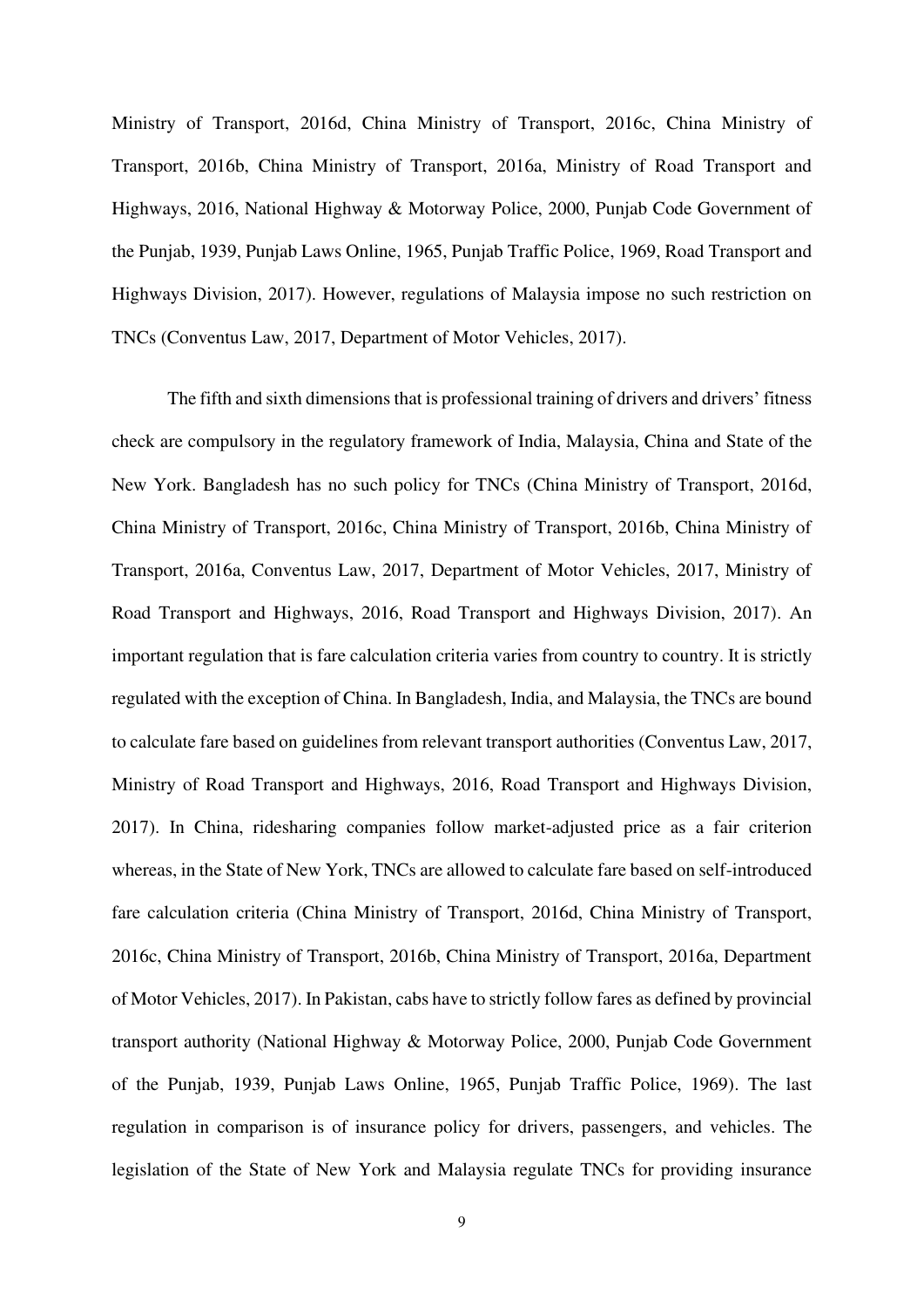coverage for drivers, passengers, and ridesharing vehicles whereas China's regulatory framework imposes insurance coverage for drivers and passengers only (China Ministry of Transport, 2016d, China Ministry of Transport, 2016c, China Ministry of Transport, 2016b, China Ministry of Transport, 2016a, Conventus Law, 2017, Department of Motor Vehicles, 2017). Ridesharing regulations of India and Bangladesh does not have any clause related to insurance policy (Conventus Law, 2017, Ministry of Road Transport and Highways, 2016).

# **6.0 COMPARISON OF REGULATIONS ON RIDESHARING VEHICLES**

Following the regulations for TNCs, there were regulations for vehicles as well in all countries under consideration. Since there was no separate legislation or act for ridesharing in Pakistan so standard legislation related to the taxi industry of Pakistan, was used for comparison purpose. The results of the comparison are summed up in Table  $-2$ . The comparison shows that in all the countries, there is a basic requirement of vehicle fitness certificate (China Ministry of Transport, 2016d, China Ministry of Transport, 2016c, China Ministry of Transport, 2016b, China Ministry of Transport, 2016a, Conventus Law, 2017, Department of Motor Vehicles, 2017, Ministry of Road Transport and Highways, 2016, National Highway & Motorway Police, 2000, Punjab Code Government of the Punjab, 1939, Punjab Laws Online, 1965, Punjab Traffic Police, 1969, Road Transport and Highways Division, 2017). Based on the engine capacity of vehicles, only the Indian ridesharing policy specifies it as to be at least 750 cc (Ministry of Road Transport and Highways, 2016). The requirement for minimum seating capacity varies from country to country. The numbers for Pakistan, India, Malaysia, China and State of New York are five, seven, eleven, seven and seven respectively whereas there is no such requirement imposed by Bangladesh Ridesharing Services Policy 2017, as shown in Table - 2. The installation of fare meter is a compulsion, as specified by taxi regulations of Pakistan and ridesharing policies of India, China and State of the New York (China Ministry of Transport, 2016d, China Ministry of Transport, 2016c, China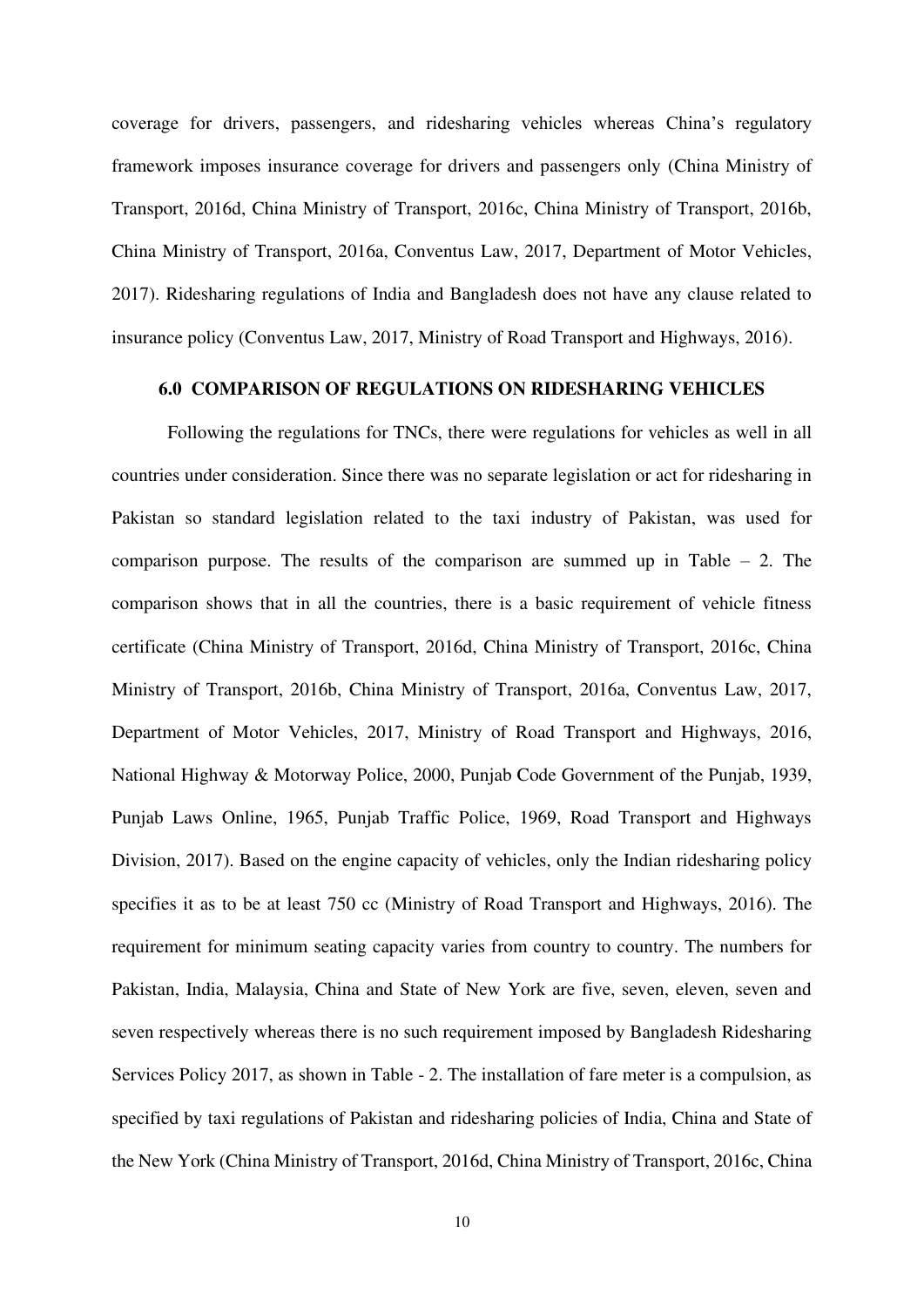Ministry of Transport, 2016b, China Ministry of Transport, 2016a, Ministry of Road Transport and Highways, 2016, National Highway & Motorway Police, 2000, Punjab Code Government of the Punjab, 1939, Punjab Laws Online, 1965, Punjab Traffic Police, 1969). In the same set of countries except for State of the New York, TNC vehicles are bound to display a "TAXI" sign whereas the ridesharing policy of Bangladesh and Malaysia does not specify such requirement (China Ministry of Transport, 2016d, China Ministry of Transport, 2016c, China Ministry of Transport, 2016b, China Ministry of Transport, 2016a, Conventus Law, 2017, Department of Motor Vehicles, 2017, Ministry of Road Transport and Highways, 2016, National Highway & Motorway Police, 2000, Punjab Code Government of the Punjab, 1939, Punjab Laws Online, 1965, Punjab Traffic Police, 1969, Road Transport and Highways Division, 2017).

Pakistan's Motor Vehicle Ordinance and Motor Vehicle Rules prohibit the advertisement of any kind on cabs and public service vehicles. India and China are only countries under consideration which allow ridesharing vehicles to advertise (China Ministry of Transport, 2016d, China Ministry of Transport, 2016c, China Ministry of Transport, 2016b, China Ministry of Transport, 2016a, Ministry of Road Transport and Highways, 2016). State of New York also imposes a restriction of an advertisement on ridesharing vehicles. Presence of mobile radio or similar communication setup is mandatory in India, China and State of the New York (China Ministry of Transport, 2016d, China Ministry of Transport, 2016c, China Ministry of Transport, 2016b, China Ministry of Transport, 2016a, Ministry of Road Transport and Highways, 2016). In vehicle-based regulations, the presence of first aid kit in the vehicles is standardized by India and China only. The requirement of vehicle age varies significantly among the countries in comparison, as shown by Table – 2, however, Pakistan's legislation and policies specify no such vehicle age limit (National Highway & Motorway Police, 2000, Punjab Code Government of the Punjab, 1939, Punjab Laws Online, 1965, Punjab Traffic Police,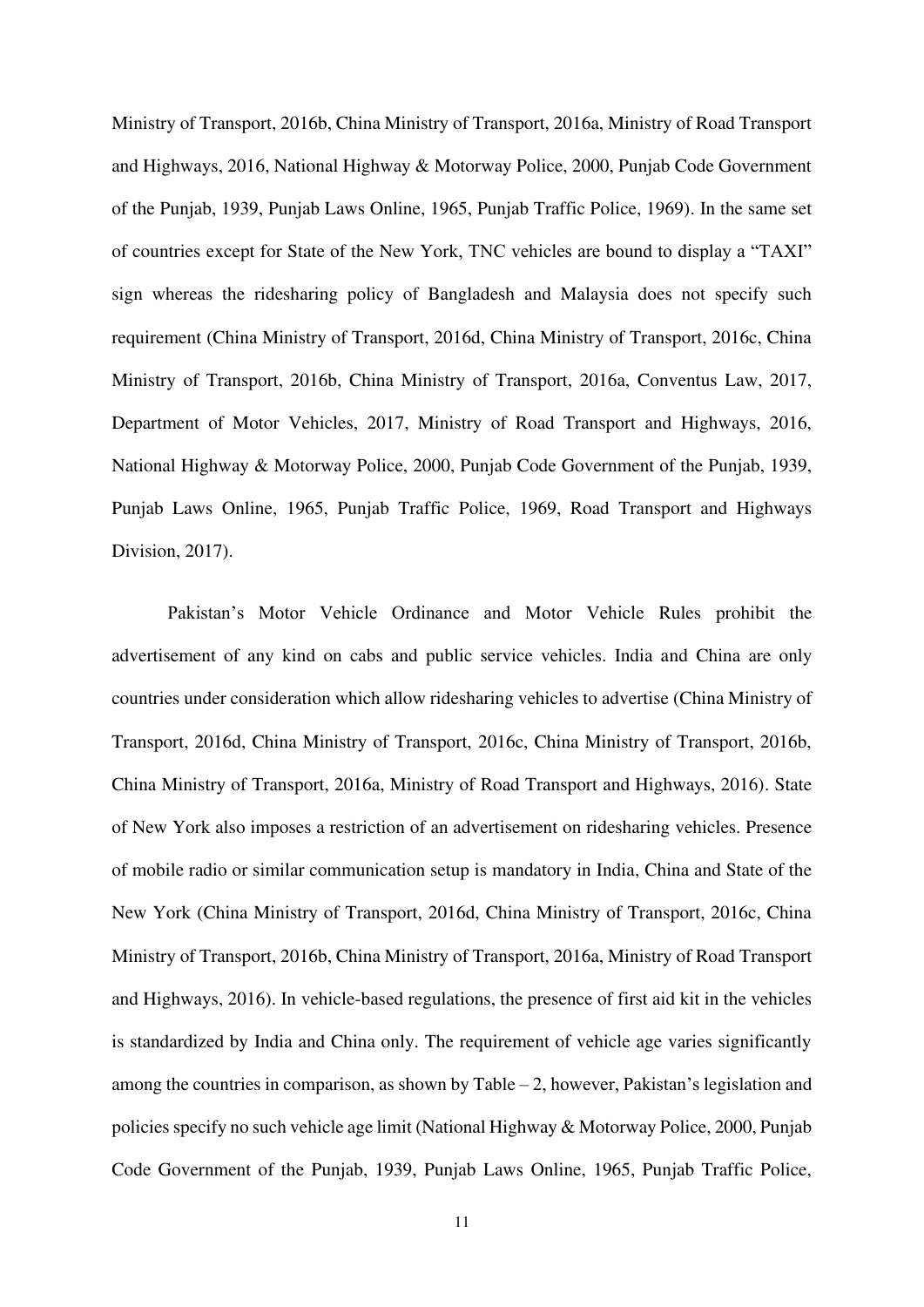1969). Pakistan, India, and China make it essential for taxis and ridesharing vehicles to follow a standard livery, separating such vehicles from personal use vehicles (China Ministry of Transport, 2016d, China Ministry of Transport, 2016c, China Ministry of Transport, 2016b, China Ministry of Transport, 2016a, Ministry of Road Transport and Highways, 2016, National Highway & Motorway Police, 2000, Punjab Code Government of the Punjab, 1939, Punjab Laws Online, 1965, Punjab Traffic Police, 1969). In the State of New York, ridesharing vehicles are required to display respective TNC decal or badge (Department of Motor Vehicles, 2017).

Panic button or emergency alert button is obligatory in ridesharing policy and legislation of Bangladesh, India, and China (China Ministry of Transport, 2016d, China Ministry of Transport, 2016c, China Ministry of Transport, 2016b, China Ministry of Transport, 2016a, Ministry of Road Transport and Highways, 2016, Road Transport and Highways Division, 2017). In Malaysia and the State of the New York ridesharing regulations, it is compulsory for a TNC app to display an emergency alert function for the passenger (Conventus Law, 2017). The registration of ridesharing vehicle also varies for example in India and Malaysia, TNC vehicles are to be registered as public service vehicles and in China, such vehicles are to be registered in the state as network taxis (China Ministry of Transport, 2016d, China Ministry of Transport, 2016c, China Ministry of Transport, 2016b, China Ministry of Transport, 2016a, Conventus Law, 2017, Ministry of Road Transport and Highways, 2016). India, China and State of the New York also make it essential for ridesharing vehicles to have a properly functioning GPS system. The regulations of other countries do not specify any such compulsion (China Ministry of Transport, 2016d, China Ministry of Transport, 2016c, China Ministry of Transport, 2016b, China Ministry of Transport, 2016a, Conventus Law, 2017, Department of Motor Vehicles, 2017, Ministry of Road Transport and Highways, 2016, National Highway & Motorway Police, 2000, Punjab Code Government of the Punjab, 1939,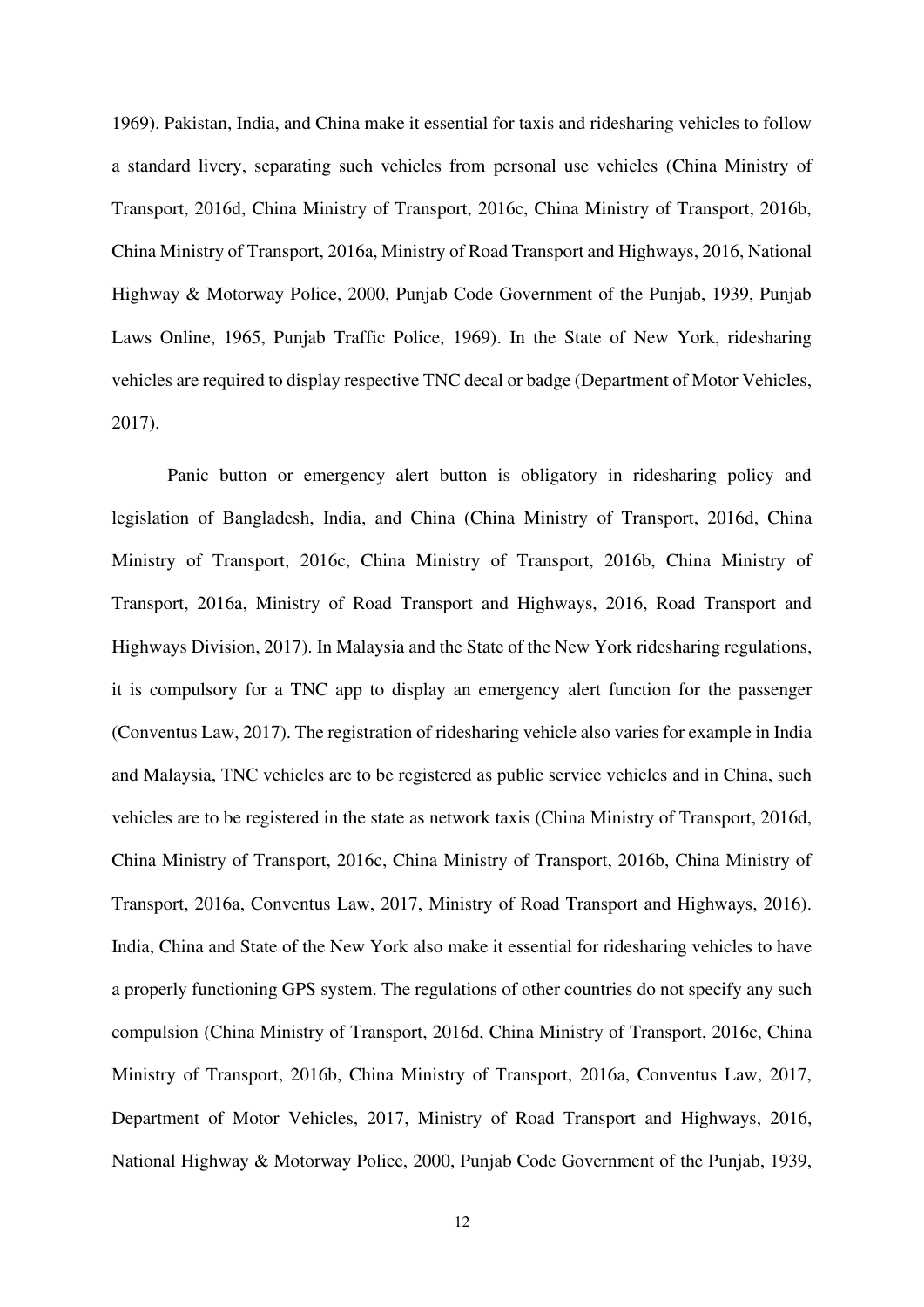Punjab Laws Online, 1965, Punjab Traffic Police, 1969, Road Transport and Highways Division, 2017). Except for Malaysia, the taxi regulations of Pakistan and ridesharing regulations of Bangladesh, India, China and State of the New York, imposed an area restriction on TNC vehicles (China Ministry of Transport, 2016d, China Ministry of Transport, 2016c, China Ministry of Transport, 2016b, China Ministry of Transport, 2016a, Conventus Law, 2017, Department of Motor Vehicles, 2017, Ministry of Road Transport and Highways, 2016, National Highway & Motorway Police, 2000, Punjab Code Government of the Punjab, 1939, Punjab Laws Online, 1965, Punjab Traffic Police, 1969, Road Transport and Highways Division, 2017).

# **7.0 COMPARISON OF REGULATIONS ON RIDESHARING DRIVERS**

Although the majority of the driver-related regulations in the context of ridesharing had already been covered in the aforementioned two comparisons, some of the common driver regulations for ridesharing were compared in this section. Table – 3 shows a summary of the comparative analysis of driver-based ridesharing regulations. Different driving license requirements are a part of cab and ridesharing regulations of every country/state under consideration. Pakistan's governing taxi regulations state that a taxi driver must possess a "motor cab driving license" (National Highway & Motorway Police, 2000, Punjab Code Government of the Punjab, 1939, Punjab Laws Online, 1965, Punjab Traffic Police, 1969). Ridesharing policies and regulations of India imposes a condition that the driver working with TNC must possess a "commercial driving license" (Ministry of Road Transport and Highways, 2016). Regulations of Malaysia, China and State of the New York include a compulsion for TNC drivers to obtain public service vehicle license, network appointment taxi driver license and New York State Driver's License along with TNC permit, prior to starting ridesharing (China Ministry of Transport, 2016d, China Ministry of Transport, 2016c, China Ministry of Transport, 2016b, China Ministry of Transport, 2016a, Conventus Law, 2017, Department of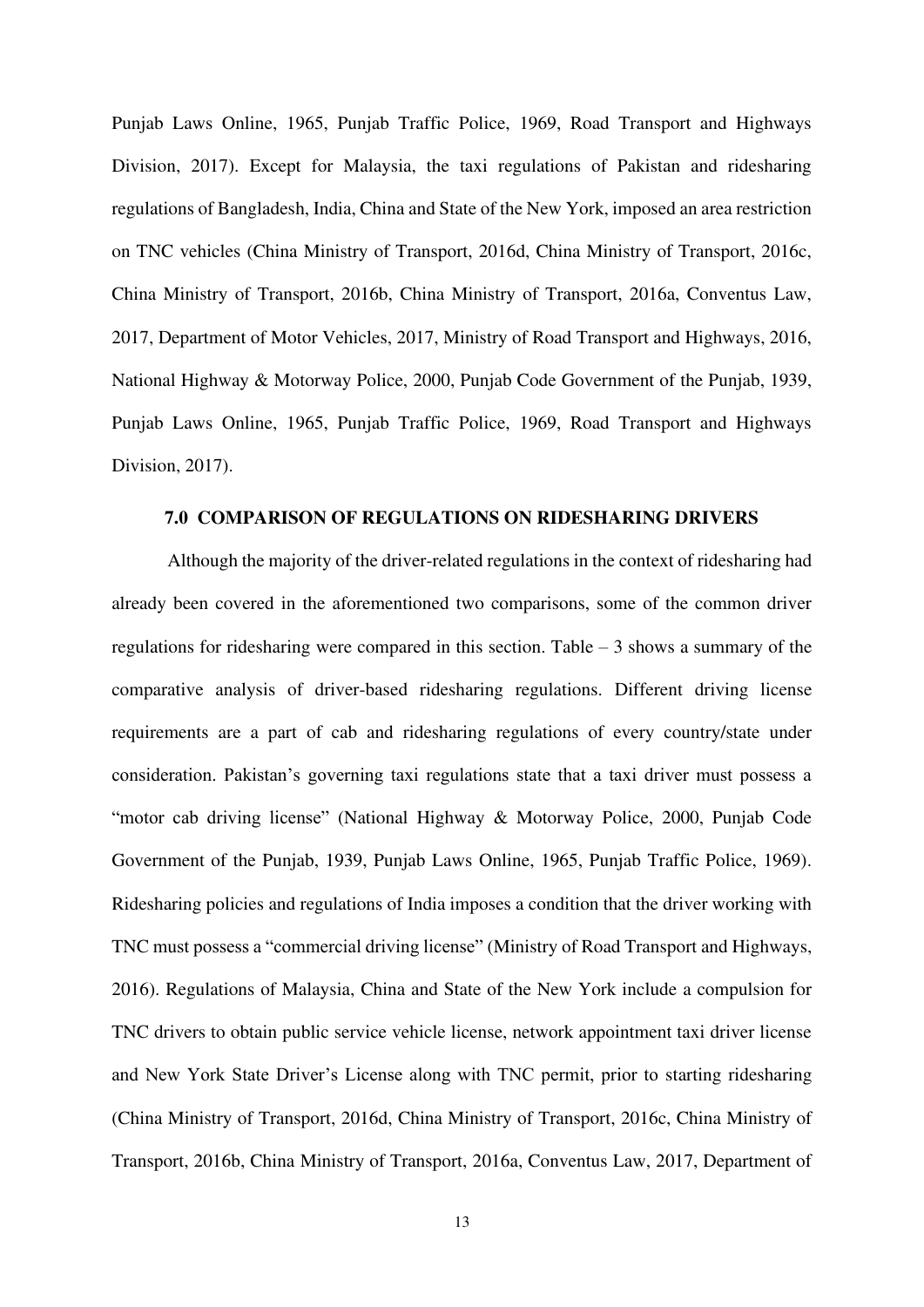Motor Vehicles, 2017). The ridesharing policy of Bangladesh is silent on the driver's licensing requirement (Road Transport and Highways Division, 2017).

It is compulsory for the taxi drivers and TNC drivers to wear company uniform or follow the company's dress code, in taxi regulations of Pakistan and ridesharing regulations of India respectively (Ministry of Road Transport and Highways, 2016, National Highway & Motorway Police, 2000, Punjab Code Government of the Punjab, 1939, Punjab Laws Online, 1965, Punjab Traffic Police, 1969). Other countries and State of the New York do not contain any such restriction in respective ride sharing policies or legislation (China Ministry of Transport, 2016d, China Ministry of Transport, 2016c, China Ministry of Transport, 2016b, China Ministry of Transport, 2016a, Conventus Law, 2017, Department of Motor Vehicles, 2017, Road Transport and Highways Division, 2017). Driver's criminal background check is the only regulations in comparison which is common in all the countries and state, taken into consideration in the comparative analysis (China Ministry of Transport, 2016d, China Ministry of Transport, 2016c, China Ministry of Transport, 2016b, China Ministry of Transport, 2016a, Conventus Law, 2017, Department of Motor Vehicles, 2017, Ministry of Road Transport and Highways, 2016, National Highway & Motorway Police, 2000, Punjab Code Government of the Punjab, 1939, Punjab Laws Online, 1965, Punjab Traffic Police, 1969, Road Transport and Highways Division, 2017). The driver training program is not necessary as per taxi regulations of Pakistan and ridesharing policy of Bangladesh (National Highway & Motorway Police, 2000, Punjab Code Government of the Punjab, 1939, Punjab Laws Online, 1965, Punjab Traffic Police, 1969, Road Transport and Highways Division, 2017). State of New York suggests the TNCs educate and train drivers on their behalf but as such, there is no essential regulation which is to be followed by TNC drivers (Department of Motor Vehicles, 2017). However, the policy framework of India, Malaysia, and China have certain obligations when it comes to initial or repeated training of TNC drivers (China Ministry of Transport, 2016d,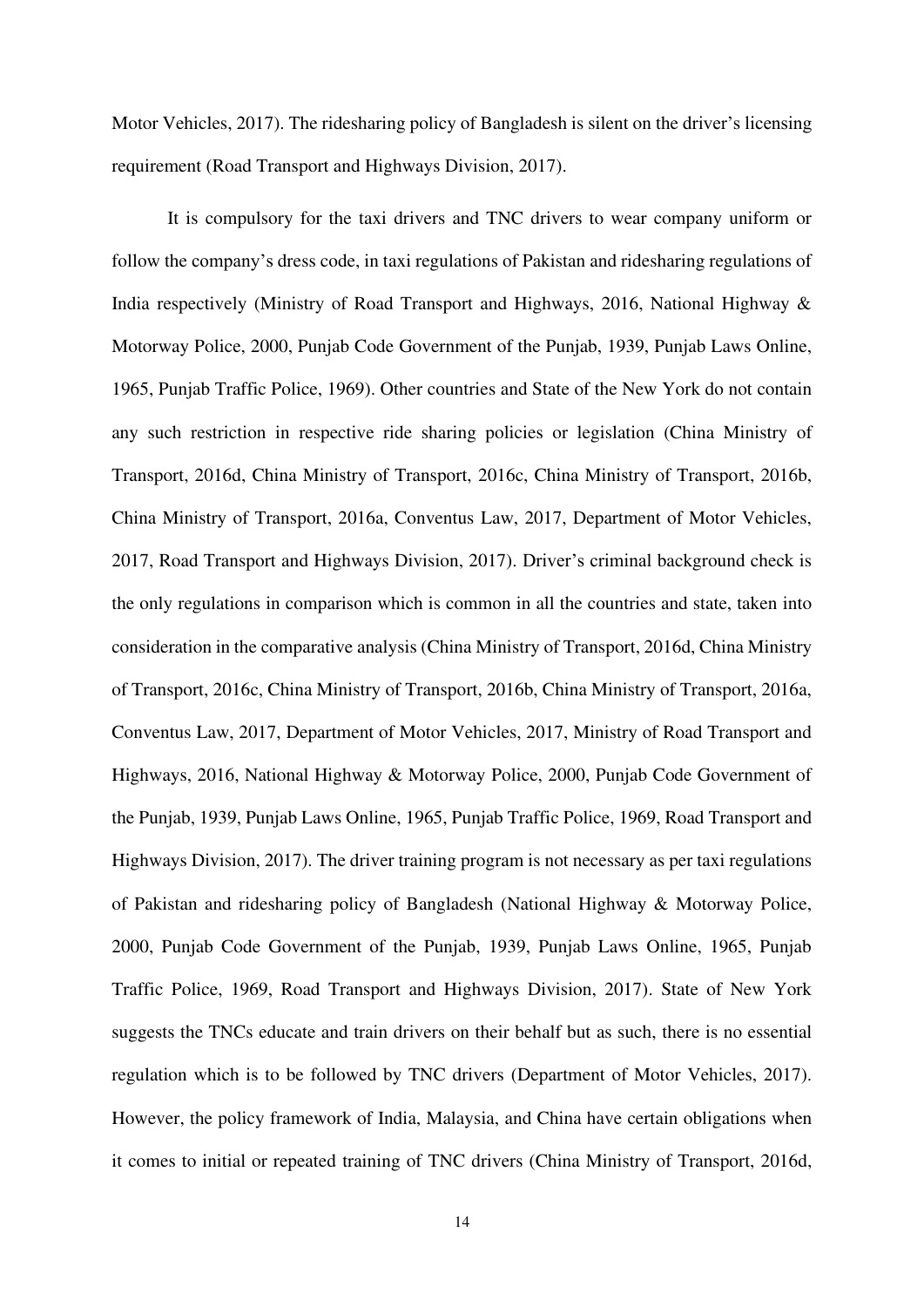China Ministry of Transport, 2016c, China Ministry of Transport, 2016b, China Ministry of Transport, 2016a, Conventus Law, 2017, National Highway & Motorway Police, 2000).

The record of the driver's fingerprint is mandatory in China and the State of the New York ridesharing regulations (China Ministry of Transport, 2016d, China Ministry of Transport, 2016c, China Ministry of Transport, 2016b, China Ministry of Transport, 2016a). Although TNCs do not impose a limitation on their drivers for providing ride sharing services in collaboration with competitor TNCs, still Bangladesh, India, and China restrict TNC drivers to provide services in collaboration with only one TNC (China Ministry of Transport, 2016d, China Ministry of Transport, 2016c, China Ministry of Transport, 2016b, China Ministry of Transport, 2016a, Ministry of Road Transport and Highways, 2016, Road Transport and Highways Division, 2017). The taxi regulations of Pakistan do not impose such a restriction on taxi drivers, nor the ridesharing regulations of Malaysia and the State of New York (Conventus Law, 2017, Department of Motor Vehicles, 2017, National Highway & Motorway Police, 2000, Punjab Code Government of the Punjab, 1939, Punjab Laws Online, 1965, Punjab Traffic Police, 1969).

#### **8.0 RESULTS & DISCUSSION**

Regulation of TNCs and the taxi industry, while keeping a level ground, has always been a challenging task for transport authorities. In order to enhance the transportation network, it can be achieved by specifying minimum vehicle standards, driver related regulations, insurance compulsions and maintenance of necessary service quality, for both TNCs and taxi industries (Schneider, 2015). Regulations concerning the taxi industry of Pakistan contain some basic rules which can be found in ridesharing regulations of other countries. The analysis of company regulations, as shown in figure table  $-1$ , shows an in-depth analysis of TNCs regulatory frameworks. The requirement for TNC operational license acts as the entry ticket for TNCs which is not a part of the taxi regulations of Pakistan. Further, driver training and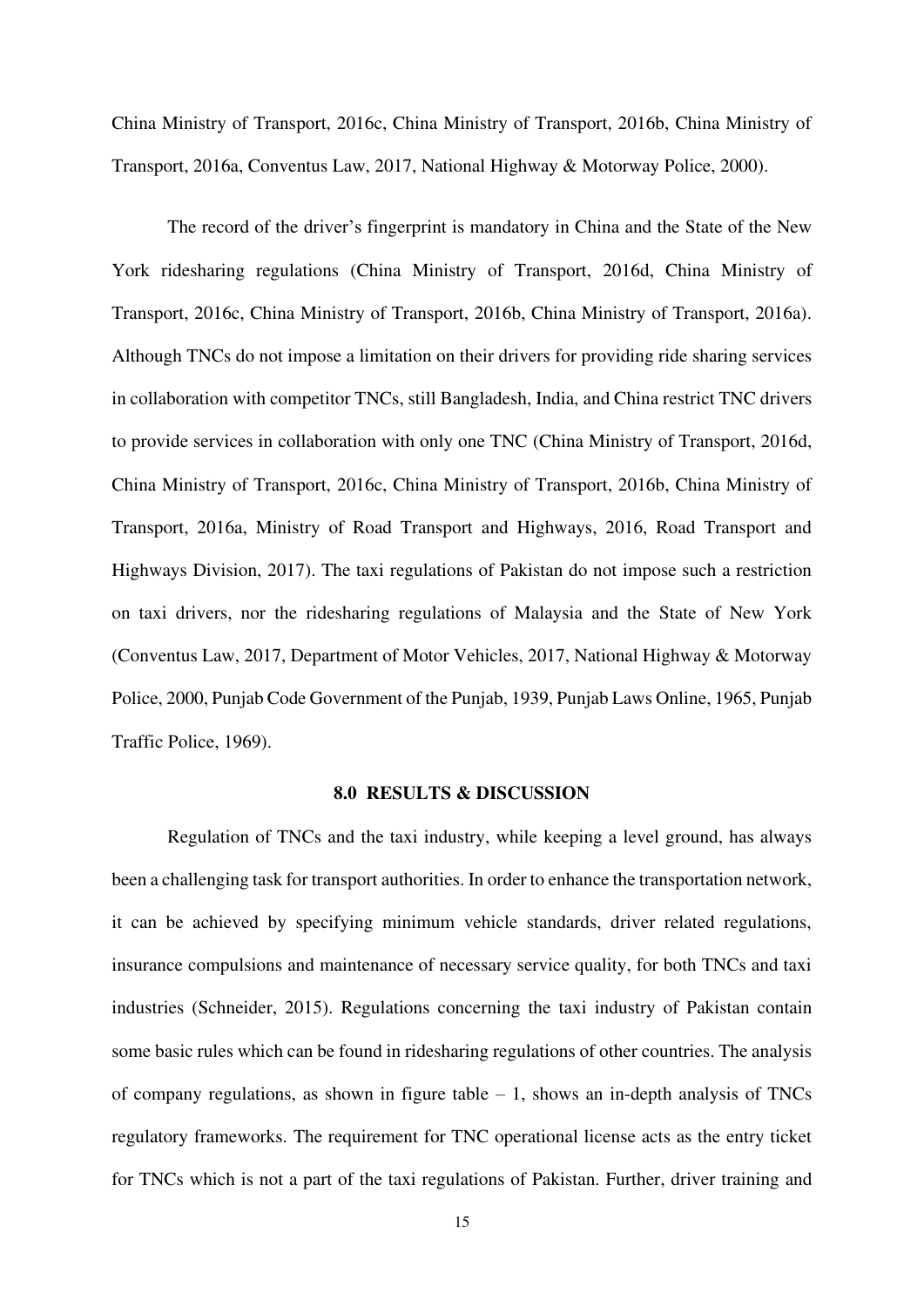driver fitness check are also not included in it. Although Pakistan's taxi regulation states the regulated fare calculation criteria, no TNC in Pakistan can be found following it. It can be inferred that not only developed but developing countries also have formulated a strong regulatory framework for ridesharing companies that is India.

It is evident from the table  $-2$  that Pakistan's current taxi regulations are not sufficient for regulating the modern TNCs as it does not comprise of essential ridesharing vehicular regulations found in ridesharing legislation of other countries. TNCs in Pakistan have been observed violating the existing taxi industry regulations of Pakistan. This statement is supported by the fact that no TNC vehicle in Pakistan follows minimum seating capacity restriction, has a fare meter installed in it or displays a "TAXI" sign on it. Ridesharing policies of India and China, are found to provide more detailed regulatory policies for a vehicle involved in ridesharing, as shown in Table  $-2$ . The vehicular ridesharing regulations of Malaysia and Bangladesh are not very detailed as compared to that of China and India since these are recently introduced. Table  $-3$  is a clear indication of the fact that there are almost no driver related regulations for the taxi industry in Pakistan. As in the case of other regulations, India and China, lead the comparison by providing more detailed driver related regulations for ridesharing drivers, as shown in Table  $-3$ . In the comparison, the State of New York's TNC regulatory framework, do not tend to lead any comparison since every city in the state has its own strict regulatory framework intact as well.

Taking benefit of today's modern information technology features, TNCs like Uber have become successful in providing ridesharing services to the riders which are easy to use. The instant connection between the driver and the passenger saves the time of both drivers and passengers (Hou Yuquan, 2015). Though the entry of TNCs in taxi industries across the world has provided numerous advantages in public transportation systems, however, there is no guarantee that the existing and conventional public transportation systems will continue to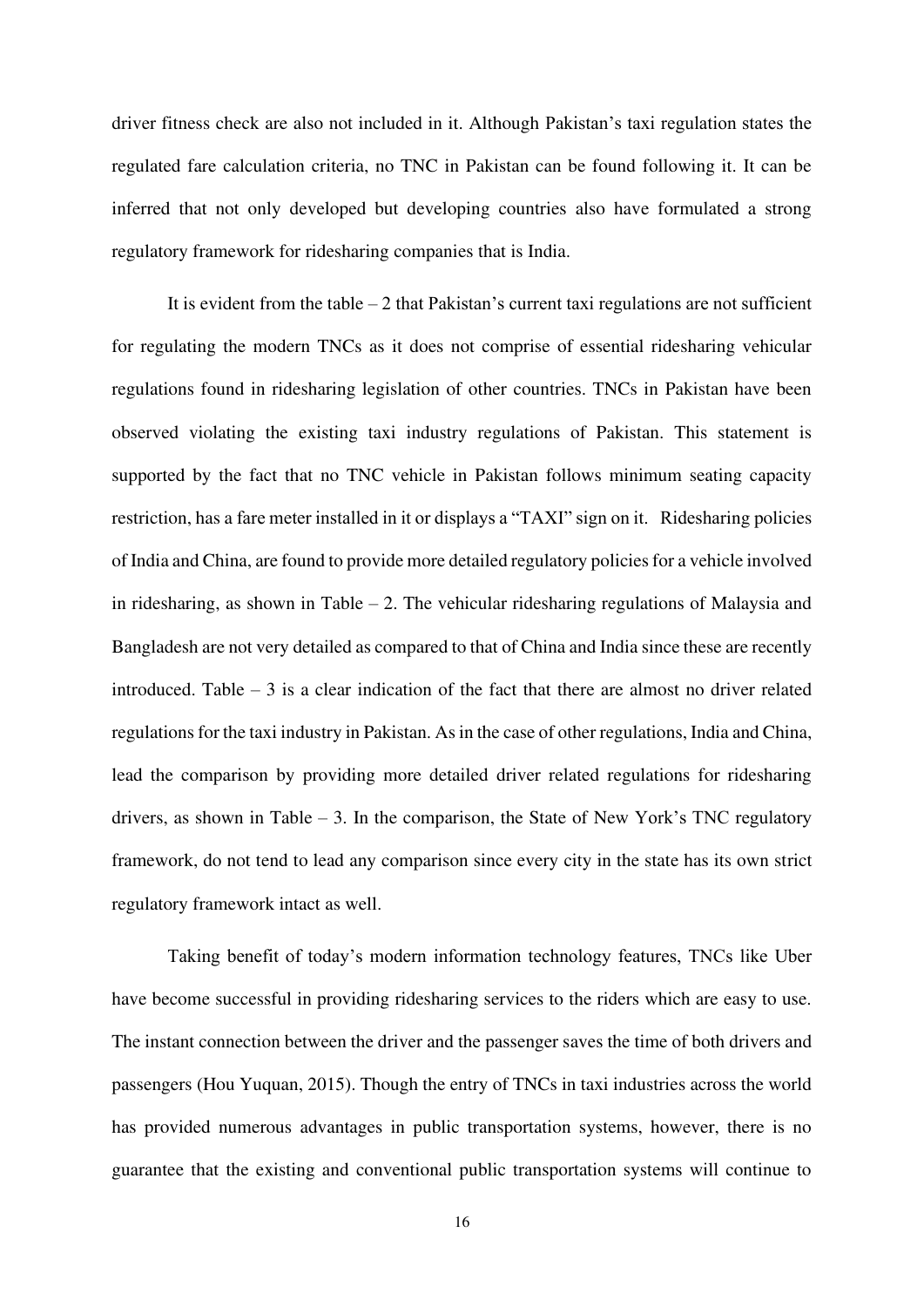work "perfectly" with the newly introduced ridesharing platforms. The formulation of monopolies, the absence of asymmetric information for choosing various services from and the introduction of external effects such as air and noise pollution, are some of the important factors which show the need for regulating TNCs (Rienstra et al., 2015).

In Pakistan, TNCs have been known to be working without the approval of local authorities. The traveling receipts obtained from TNCs, show that drivers are exempted from the income tax payments (Yaseen, 2017). Also, vehicles being used for TNCs, are not required to pay tax or fee for being used on roads for public service purposes. The absence of payments in the form of income tax from the drivers and registration or operational tax from TNC vehicles must have a massive impact on the revenue of the local transport departments.

In literature, broad categories of regulations on taxi industry comprise of price regulation, capacity regulation, and quality regulation. In a study carried out on ridesharing regulations of different States of America, the same regulation categories were highlighted that is entry based licensing of TNCs, the imposition of the driver and vehicle-related regulations ensuring the quality of services and chalking of responsibilities of TNCs such as insurance, etc. (Amin and Esma, 2016). International Transport Forum also carried out a case-specific policy analysis for-hire passenger transport and identified a generic set of regulations for ridesharing platforms. It comprises of regulations based on economic, social and administrative factors (Forum, 2016).

As already discussed before, there are no existing taxi or cab regulations of Pakistan which may be imposed on ridesharing companies and vehicles as well (National Highway  $\&$ Motorway Police, 2000, Punjab Code Government of the Punjab, 1939, Punjab Laws Online, 1965, Punjab Traffic Police, 1969). There are several acts and bylaws in general, which comprises of various clauses related to taxi or cab services. Keeping in view the literature and the comparative analysis of this paper, the proposed ridesharing regulations, as shown in Table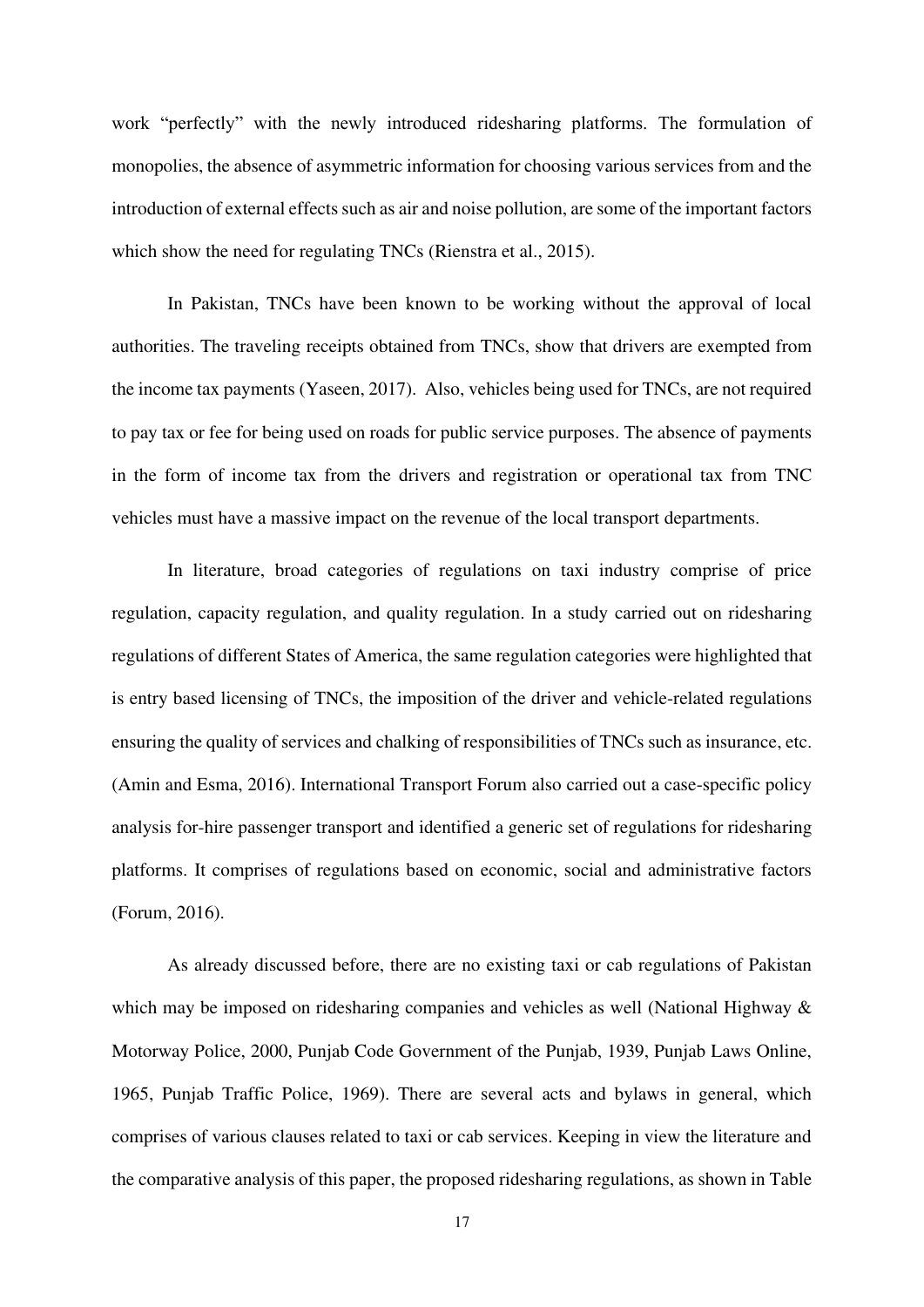– 4, may help the policymakers in forming the basic regulatory framework for making the ridesharing policy of Pakistan.

The comparative analysis of ridesharing regulations in this paper shows that some of the taxi-related regulations found in the legislation of Pakistan are being used as ridesharing regulations in other countries such as driver criminal background check and the requirement for vehicle fitness certificate. The ridesharing regulations proposed in Table – 4 are formulated by considering the most commonly used ridesharing regulations among other countries included in the comparative analysis. The objective behind the proposed regulatory framework for ridesharing services is not to restrict or unwelcome the new ridesharing companies from operating in Pakistan, rather the aim is to ensure the better mobility, safety, and welfare of both the drivers and consumers by providing a sustainable transportation service. Regulators must also consider the fact that the introduction of newly developed mobile-based ridesharing apps is necessary for competing in the long-term race of integrated transportation system in the near future. A better approach would be to introduce common ridesharing legislation for both taxi industry and ridesharing companies operating in Pakistan so that not only coherent legislation is implemented for both conventional and modern transportation systems but the conflicts among these two, hindering the public services, can also be avoided.

# **9.0 CONCLUSIONS**

Innovations in information technology have changed the way drivers and passengers in the taxi industry interact. This has been made possible due to the advent of various organizations that are providing services of pre-arranged trips using online portals and apps, known as Transport Network Companies TNCs. With the introduction of ridesharing companies in the existing taxi market, the need for their regulation also emerged. Different counties such as Bangladesh, India, China, Malaysia and states such as State of the New York, reacted by proposing some regulatory policies for newly introduced ridesharing companies.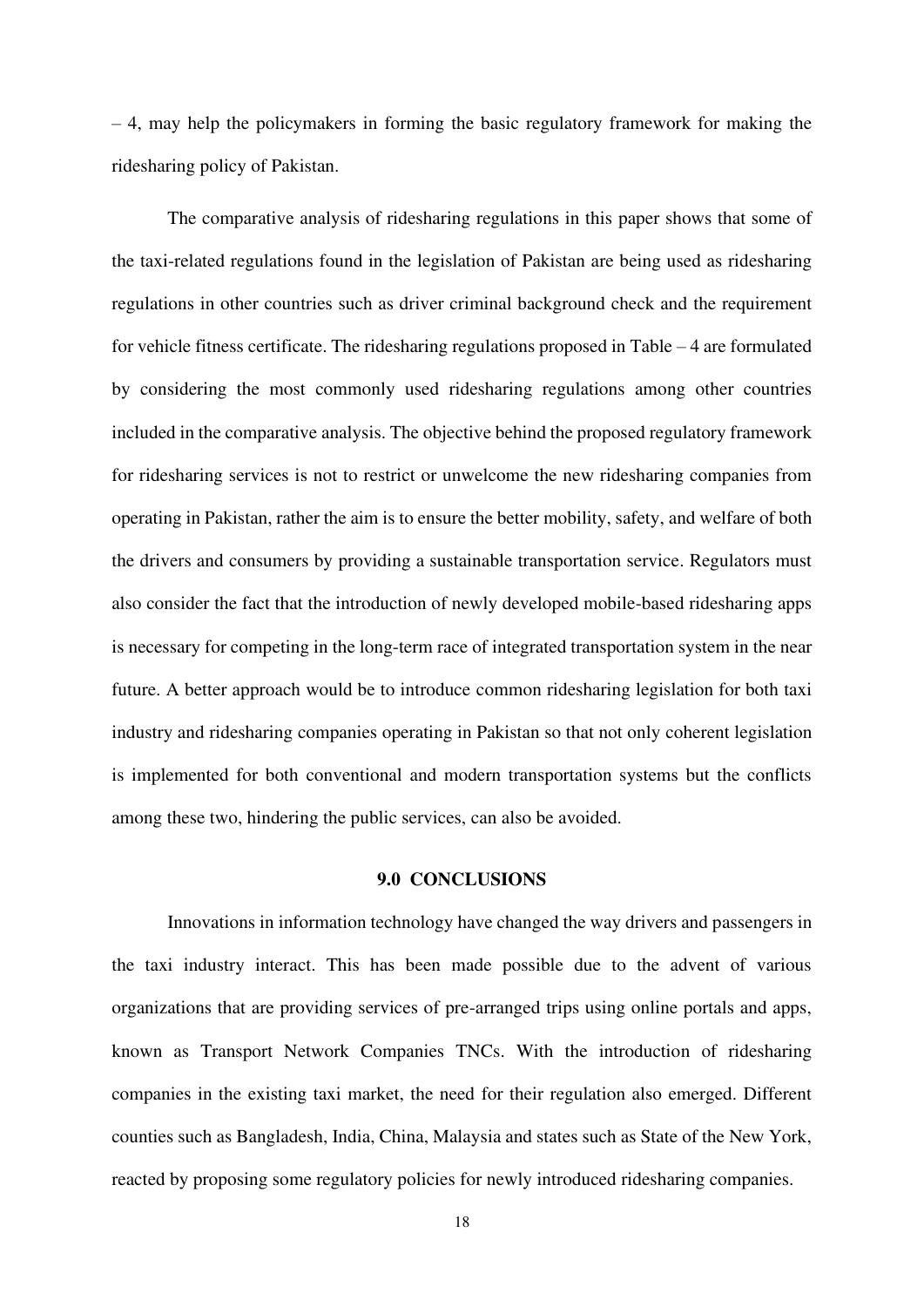In Pakistan, ridesharing companies made their debut in recent three years. TNCs like Uber and Careem were highly welcomed and liked in Pakistan based on their economical fares and prompt ridesharing services. At the government level, there was no policy or regulatory framework proposed for the regulation of TNCs. Although there were some notifications and letters published notifying the ban of these services, but no real-time action was taken. In this paper, an effort was done to compare the existing taxi regulations of Pakistan with the ridesharing regulations of different neighboring and developed countries to get a basic idea and later on formulate regulatory ridesharing policy which may assist policymakers in moving forward with the idea of developing proper ridesharing legislation for Pakistan. Since there was no ridesharing legislation of Pakistan so existing taxi regulations were included in this comparative study to propose ridesharing regulations.

The comparative analysis of ridesharing regulations of countries and taxi regulations of Pakistan presented that based on company regulations, Pakistan's legislation did not contain ridesharing regulations which are common in ridesharing policies and legislation of other countries that is the requirement for TNC operational license and compliance to an approved ridesharing act. As compared to other countries, the majority of the bylaws related to the vehicles are a part of Pakistan's legislation. These include vehicle fitness certificate requirements, seating capacity limitation and area restriction. However, some other necessary vehicle-based regulations that is panic buttons in vehicles and vehicle age limitation, are not a part of the taxi industry legislation of Pakistan. On the same comparison grounds, driver-based regulations of Pakistan do not contain any restriction for drivers to possess a special driving license, a professional TNC driver training, and a restriction to work for a single company at a time, as is the case with ridesharing regulations of other countries.

Keeping in view the most commonly used clauses of ridesharing policies of Bangladesh, India, China, Malaysia and State of the New York, and along with the generic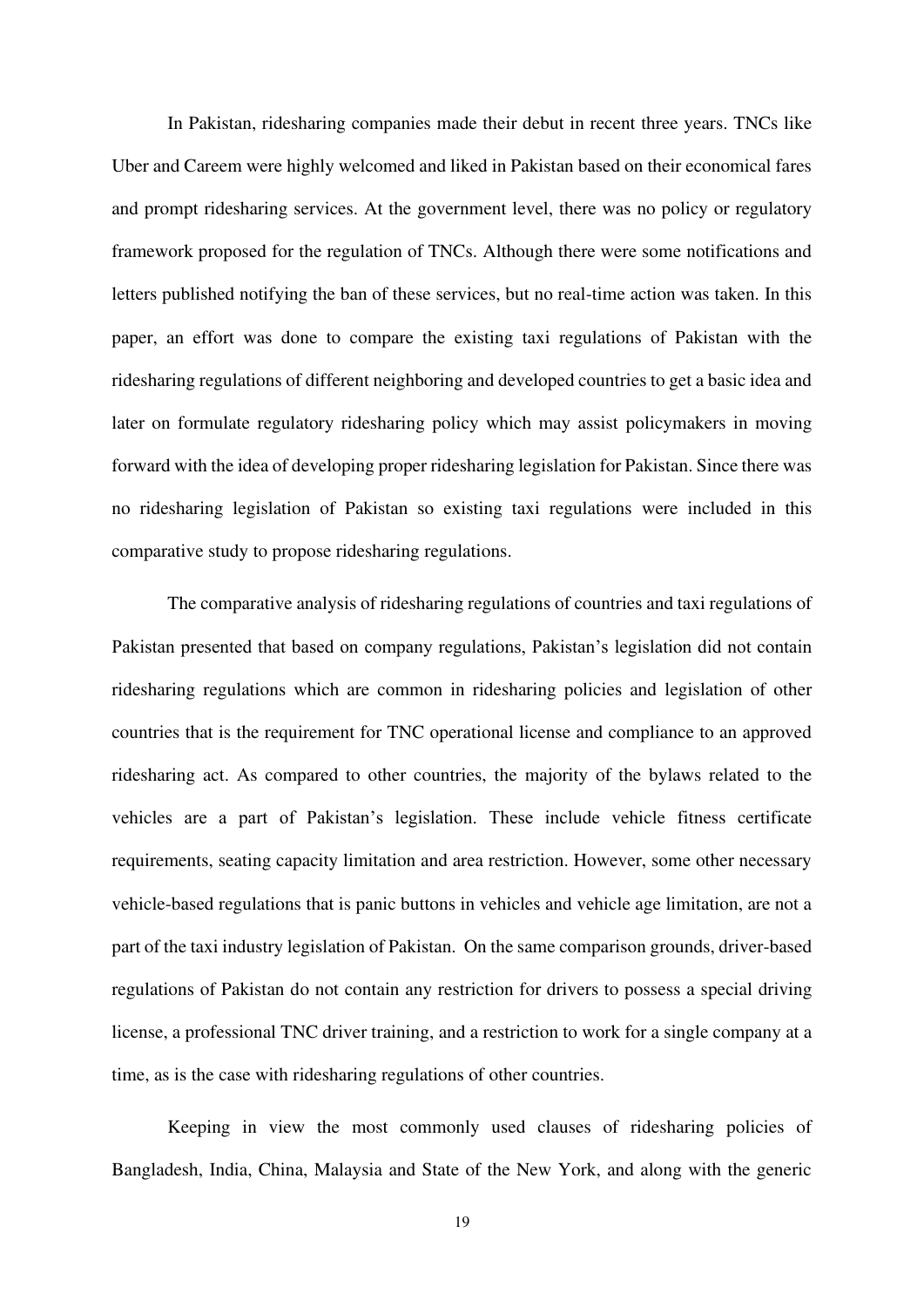ridesharing regulations, as mentioned in the literature, a basic ridesharing regulatory framework for Pakistan have been proposed. The company-based regulations, to be considered in making ridesharing policy of Pakistan, comprise of requirement of a special TNC operation license, specification of appropriate fare criteria (to balance TNCs with taxi industry), imposition of discrete fare criteria for passengers traveling to or from airports and implementation of insurance coverage of vehicles, passengers and drivers involved in ridesharing.

The vehicle-based regulations include special registration of TNC vehicles, the restriction on vehicle minimum engine capacity, minimum seating capacity, and age. Area operational restriction proposed in vehicle-based regulations will assist in reducing congestion in cities' transportation network. The driver-based proposed regulations include but are not limited to, special driving license for TNCs, driver criminal background check, and a mandatory TNC driver training prior to initiating ridesharing for a single TNC company at a time.

#### **10.0 FUTURE RESEARCH**

This research was carried out based on the existing ridesharing regulations of neighboring countries and other developed countries/states. The comparative analysis showed the missing or deficient legislative areas in taxi and ridesharing industry of Pakistan; however, it did not include the impact of external factors directly affecting the utilization of TNCs in Pakistan for example, in the city of Lahore, prior to the introduction of ridesharing companies, there were no for-hire passenger taxis. Although buses and rickshaws existed but vehicles designated as "taxis" did not exist on roads. In the capital city of the same country that is Islamabad, since the start, conventional taxis had been operating as three-wheeled transportation vehicles were not allowed. In this scenario, it becomes important to know the opinion of the public as well as the existing taxi owners, before formulating legislation. Doing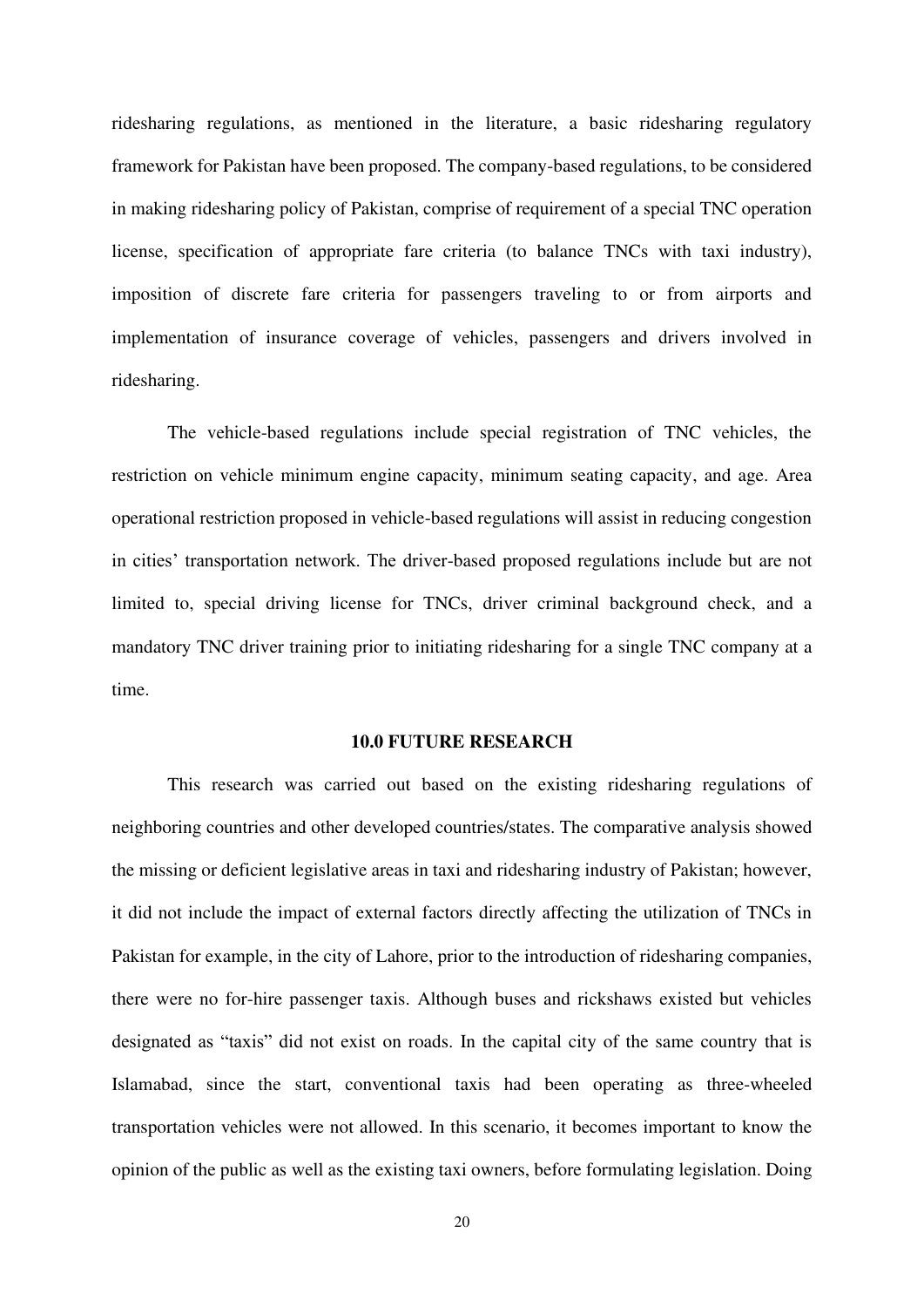so will ensure that the rights of rival transportation service providers are not violated in developing ridesharing legislation for Pakistan. Detailed interviews and surveys are recommended, for future research, to get an idea of the opinion of the general public for finetuning the proposed regulatory framework.

Since TNCs operate through mobile-based apps and drivers as well as passengers are required to provide detailed personal information to ridesharing companies before taking benefit of their services, data sharing in this format raises alarming concerns related to data privacy (Hallgren et al., 2017). It is recommended that along with the real-time ridesharing regulations, the information technology-based regulations involving the security and privacy of user data and its theft preventing, may also be derived after having a detailed overview of such regulations of other countries. For future research, it is recommended that a detailed analysis of taxi industry legislation, be carried out and legislation similar to the proposed ridesharing regulations, be eliminated, so as to eradicate the confusion for existing and newly introduced taxi and transport network companies.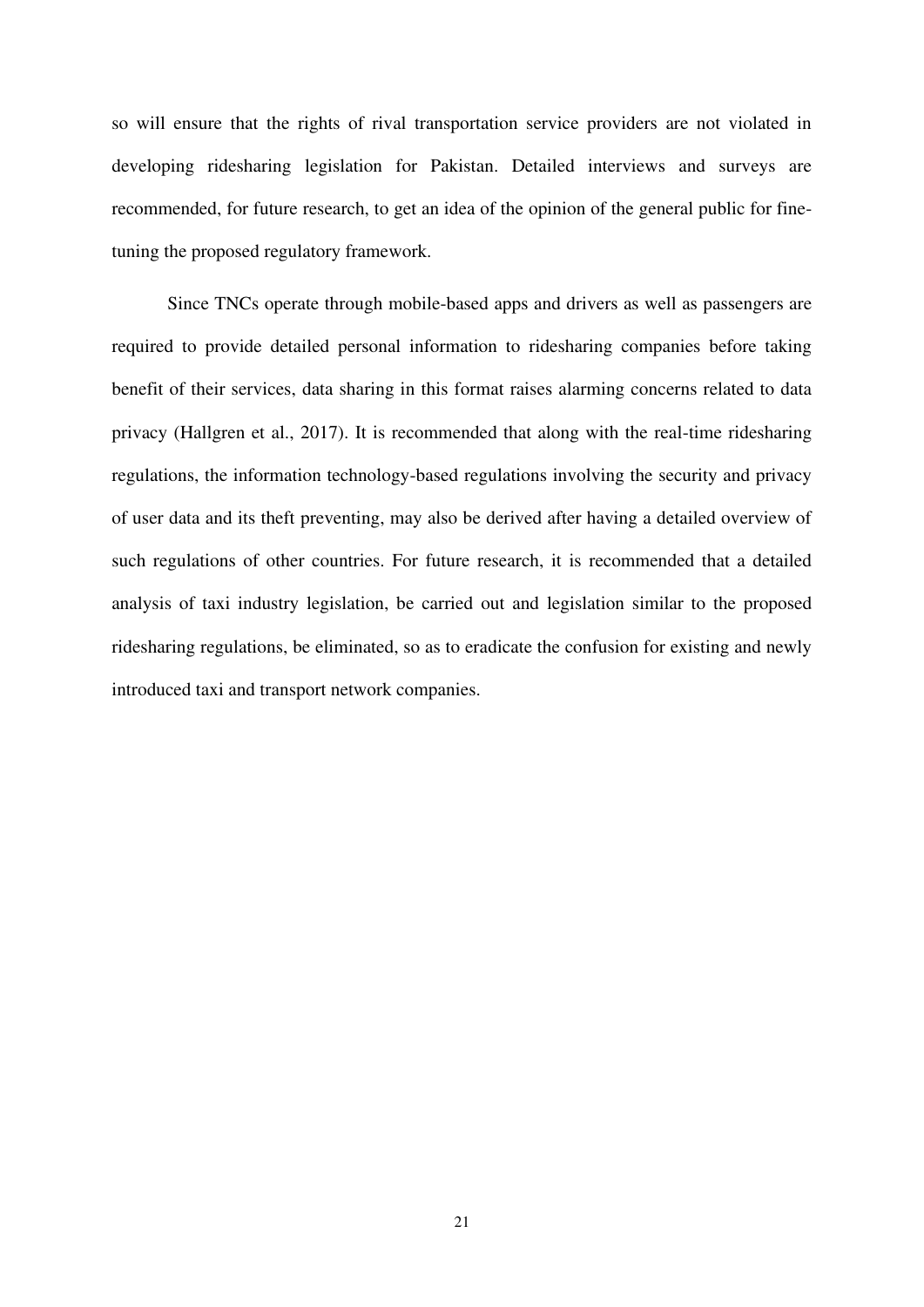#### **REFERENCES**

ALEXANDER, L. P. & GONZÁLEZ, M. C. 2015. Assessing the impact of real-time ridesharing on urban traffic using mobile phone data. Proc. UrbComp**,** 1-9.

AMIN, M. N. & ESMA, L. 2016. Uber and Taxi Regulation ( European Competition Law).

- ANJUM, D. 2017. Top Ride Hailing Companies In Pakistan [Online]. Available: <https://www.researchsnipers.com/top-ride-hailing-companies-pakistan/>[Accessed 31- Dec 2018].
- BEER, R., BRAKEWOOD, C., RAHMAN, S. & VISCARDI, J. 2017. Qualitative analysis of ride-hailing regulations in major American cities. Transportation Research Record, 2650**,** 84-91.
- BILAL, R. 2018. Uber, Careem drivers protest outside SC against low fares, excessive challans [Online]. Available: [https://www.dawn.com/news/1447020/uber-careem-drivers](https://www.dawn.com/news/1447020/uber-careem-drivers-protest-outside-sc-against-low-fares-excessive-challans)[protest-outside-sc-against-low-fares-excessive-challans](https://www.dawn.com/news/1447020/uber-careem-drivers-protest-outside-sc-against-low-fares-excessive-challans) [Accessed 31-Dec 2018].
- BOARD, T. R., NATIONAL ACADEMIES OF SCIENCES, E. & MEDICINE 2016. Between Public and Private Mobility: Examining the Rise of Technology-Enabled Transportation Services, Washington, DC, The National Academies Press.
- CETIN, T. & DEAKIN, E. 2017. Regulation of taxis and the rise of ridesharing. Transport Policy.
- CHINA MINISTRY OF TRANSPORT 2016a. Decision of the Ministry of Transport on Amending the Regulations on the Administration of Taxi Drivers' Qualifications. In: COUNCIL, C. S. S. (ed.).
- CHINA MINISTRY OF TRANSPORT 2016b. Decision of the Ministry of Transport on Amending the Regulations on the Management of Taxi Operating Services. In: COUNCIL, C. S. S. (ed.).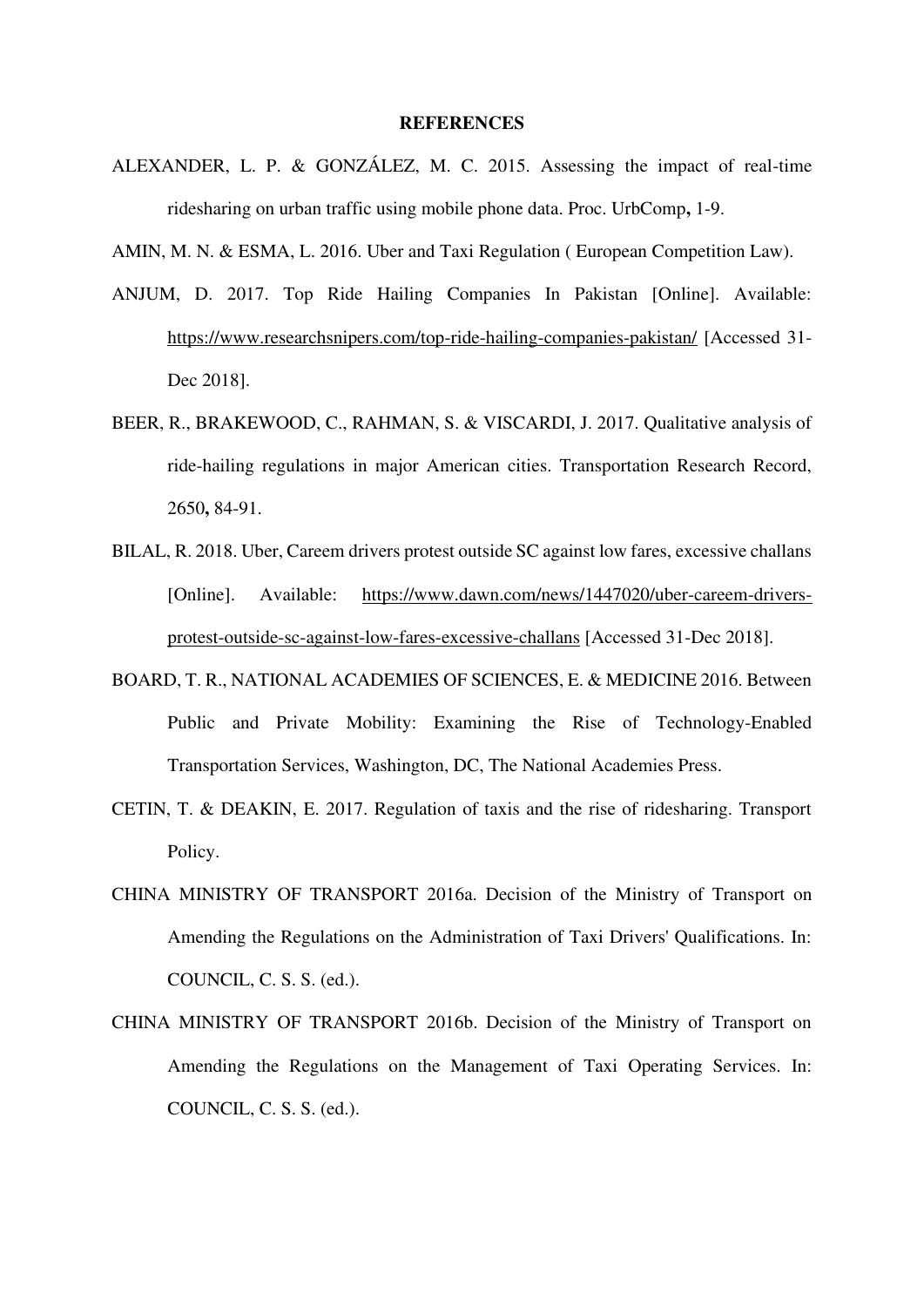- CHINA MINISTRY OF TRANSPORT 2016c. Guiding Opinions on Promoting the Healthy Development of the Taxi Industry In: COUNCIL, C. S. S. (ed.).
- CHINA MINISTRY OF TRANSPORT 2016d. Interim Measures for the Administration of Online Booking of Taxi Management Services In: COUNCIL, C. S. S. (ed.).
- CONVENTUS LAW. 2017. New Regulatory Framework For Mobile App-Based Ride-Hailing ("E-Hailing") Services In Peninsular Malaysia. [Online]. Available: [http://www.conventuslaw.com/report/new-regulatory-framework-for-mobile-app](http://www.conventuslaw.com/report/new-regulatory-framework-for-mobile-app-based-ride/)[based-ride/](http://www.conventuslaw.com/report/new-regulatory-framework-for-mobile-app-based-ride/) [Accessed 30-Jan 2019].

DEPARTMENT OF MOTOR VEHICLES 2017. TNC Act. In: YORK, S. O. N. (ed.).

- DOSEN, I. & ROSOLEN, H. 2016. Uber and Ridesharing.
- FARREN, M., KOOPMAN, C. & MITCHELL, M. D. 2016. Rethinking Taxi Regulations: The Case for Fundamental Reform.
- FLORES, O. & RAYLE, L. 2017. How cities use regulation for innovation: the case of Uber, Lyft and Sidecar in San Francisco. Transportation research procedia, 25**,** 3756-3768.
- FORUM, I. T. 2016. Regulation of For-Hire Passenger Transport: Portugal in International Comparison.
- FRAZZANI, S., GREA, G. & ZAMBONI, A. 2016. Study on passenger transport by taxi, hire car with driver and ridesharing in the EU. Final Report for the European Commission**,** 2015-564.

HAIDER, M., DONALDSON, L. & NOURINEJAD, M. 2015. To Uber or Not to Uber.

- HALLGREN, P., ORLANDI, C. & SABELFELD, A. PrivatePool: privacy-preserving ridesharing. 2017 IEEE 30th Computer Security Foundations Symposium (CSF), 2017. IEEE, 276-291.
- HOU YUQUAN, G. Y., LIU YISHAN. 2015. Uber—the Focus of the World. Private Xinghua Middle School.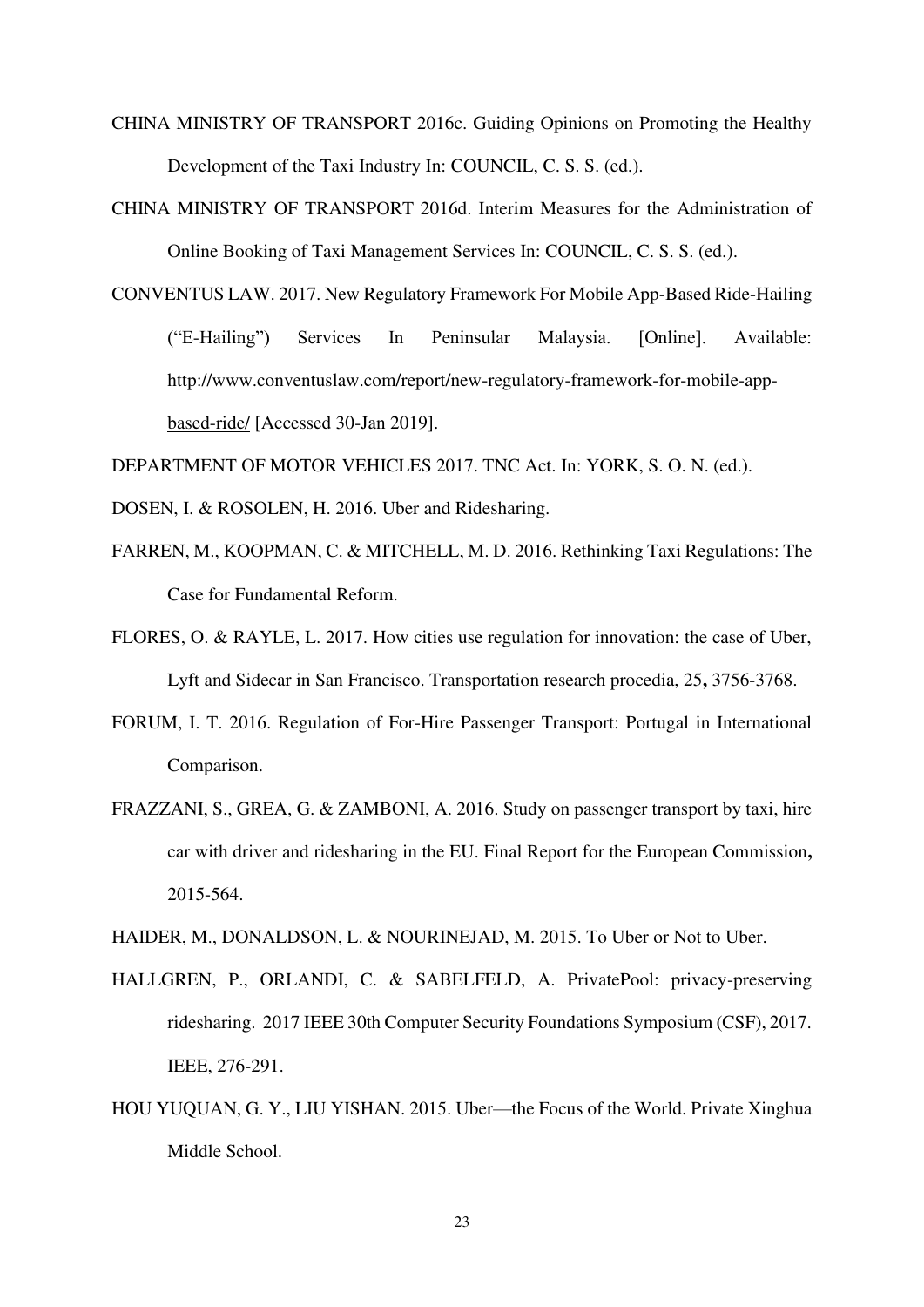IMTIAZ ALI, I. G. 2017a. Punjab govt moves to ban Careem and Uber [Online]. Available: <https://www.dawn.com/news/1311858/punjab-govt-moves-to-ban-careem-and-uber> [Accessed 31-Dec 2018].

- IMTIAZ ALI, I. G. 2017b. Punjab govt moves to ban Careem and Uber [Online]. Available: <https://www.dawn.com/news/1311858>[Accessed 21 Dec 2018].
- KANWAL, M. 2017. Punjab govt declares Careem & Uber illegal [Online]. Available: <https://www.techjuice.pk/punjab-govt-bans-careem-uber/>[Accessed 31-Dec 2018].
- KOFFMAN, D. 2016. Transportation Network Companies and Paratransit: Issues and Opportunities. Paratransit: Shaping the Flexible Transport Future. Emerald Group Publishing Limited.

KOZIK, J. Regulating Uber in the Light of the Emerging Sharing Economy.

- MINISTRY OF ROAD TRANSPORT AND HIGHWAYS 2016. Advisory for licensing, Compliance and Liability of On-demand Information Technology based Transportation Aggregator [Taxis (4+1)] operating within the jurisdiction of India. In: INDIA, G. O. (ed.).
- MUNDY, R. A. 2018. Why TNCs Will Be Regulated Like Taxis–Historically Speaking.
- NATIONAL HIGHWAY & MOTORWAY POLICE 2000. National Highways Safety Ordinance, 2000. In: PAKISTAN, F. G. O. (ed.).
- PRISCILLA, S. S. Y. 2018. "Should ride-hailing services be regulated in Hong Kong? If so, why and how? If not, why not?" [Online]. Available: [https://www.hkreform.gov.hk/en/news/newsXML.htm?newsDate=20180308&selecte](https://www.hkreform.gov.hk/en/news/newsXML.htm?newsDate=20180308&selectedSubSection=2&jumpToDetails=y#newsDetails) [dSubSection=2&jumpToDetails=y#newsDetails](https://www.hkreform.gov.hk/en/news/newsXML.htm?newsDate=20180308&selectedSubSection=2&jumpToDetails=y#newsDetails) [Accessed 01-Jan 2018].
- PUNJAB CODE GOVERNMENT OF THE PUNJAB 1939. The Motor Vehicles Act 1939. In: GOVERNMENT OF PUNJAB, P. (ed.).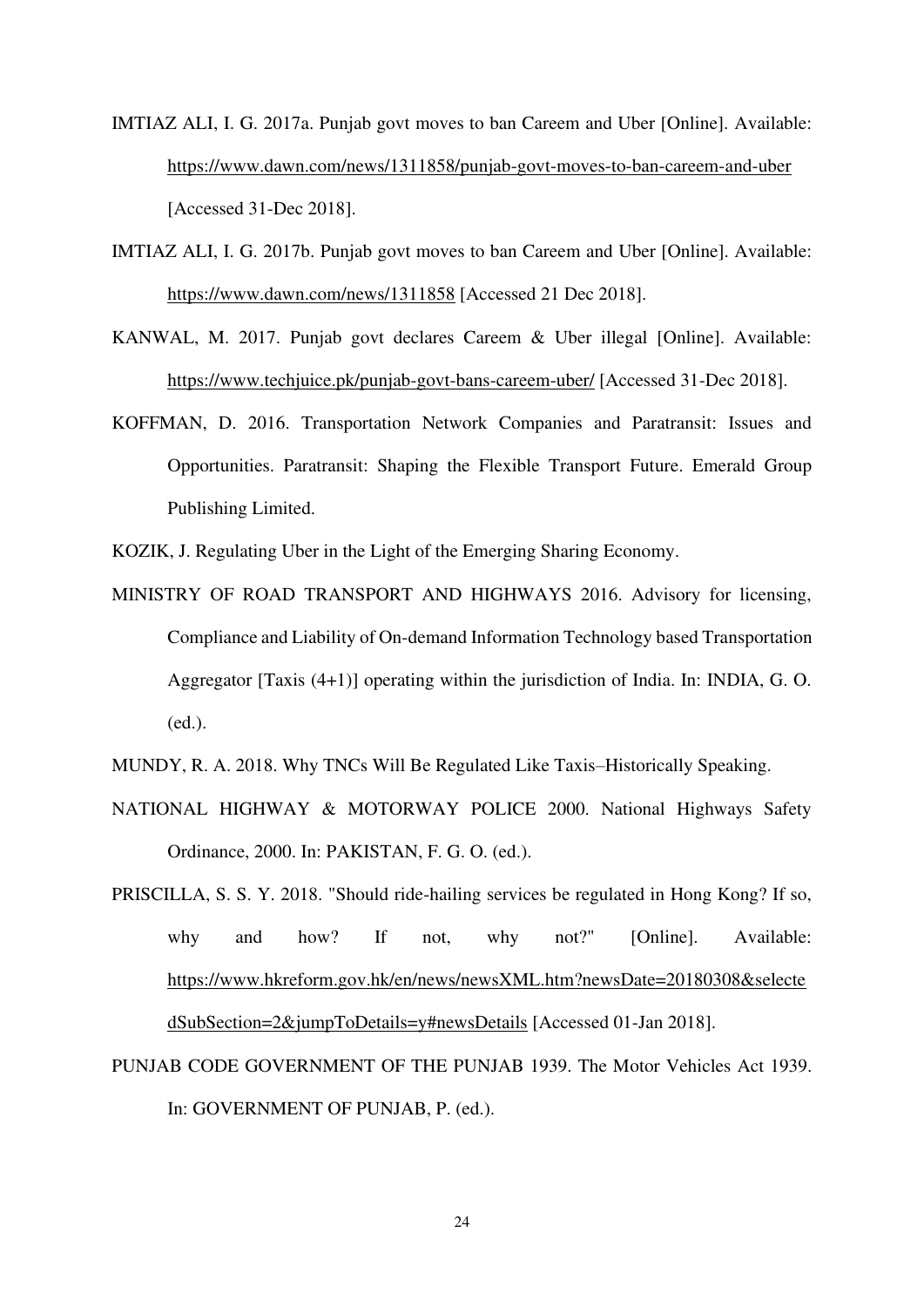- PUNJAB LAWS ONLINE 1965. The Provincial Motor Vehicles Ordinance, 1965. In: GOVERNMENT OF PUNJAB, P. (ed.).
- PUNJAB TRAFFIC POLICE 1969. Motor Vehicle Rules 1969. In: GOVERNMENT OF PUNJAB, P. (ed.).
- RIENSTRA, S., BAKKER, P. & VISSER, J. 2015. International comparison of taxi regulations and Uber. KiM Netherlands Institute for Transport Policy.
- ROAD TRANSPORT AND HIGHWAYS DIVISION 2017. Ride Sharing Services Policy, 2017 (BRTA). In: BANGLADESH, G. O. T. P. S. R. O. (ed.).
- SCHNEIDER, A. 2015. Uber Takes the Passing Lane: Disruptive Competition and Taxi-Livery Service Regulations. Elements, 11.
- YASEEN, A. 2017. Other Side of the Story: Are Uber & Careem Playing Fair in Pakistan? [Online]. Available: [https://propakistani.pk/problog/side-story-uber-careem-playing](https://propakistani.pk/problog/side-story-uber-careem-playing-fair-pakistan/)[fair-pakistan/](https://propakistani.pk/problog/side-story-uber-careem-playing-fair-pakistan/) [Accessed 25-Feb 2019].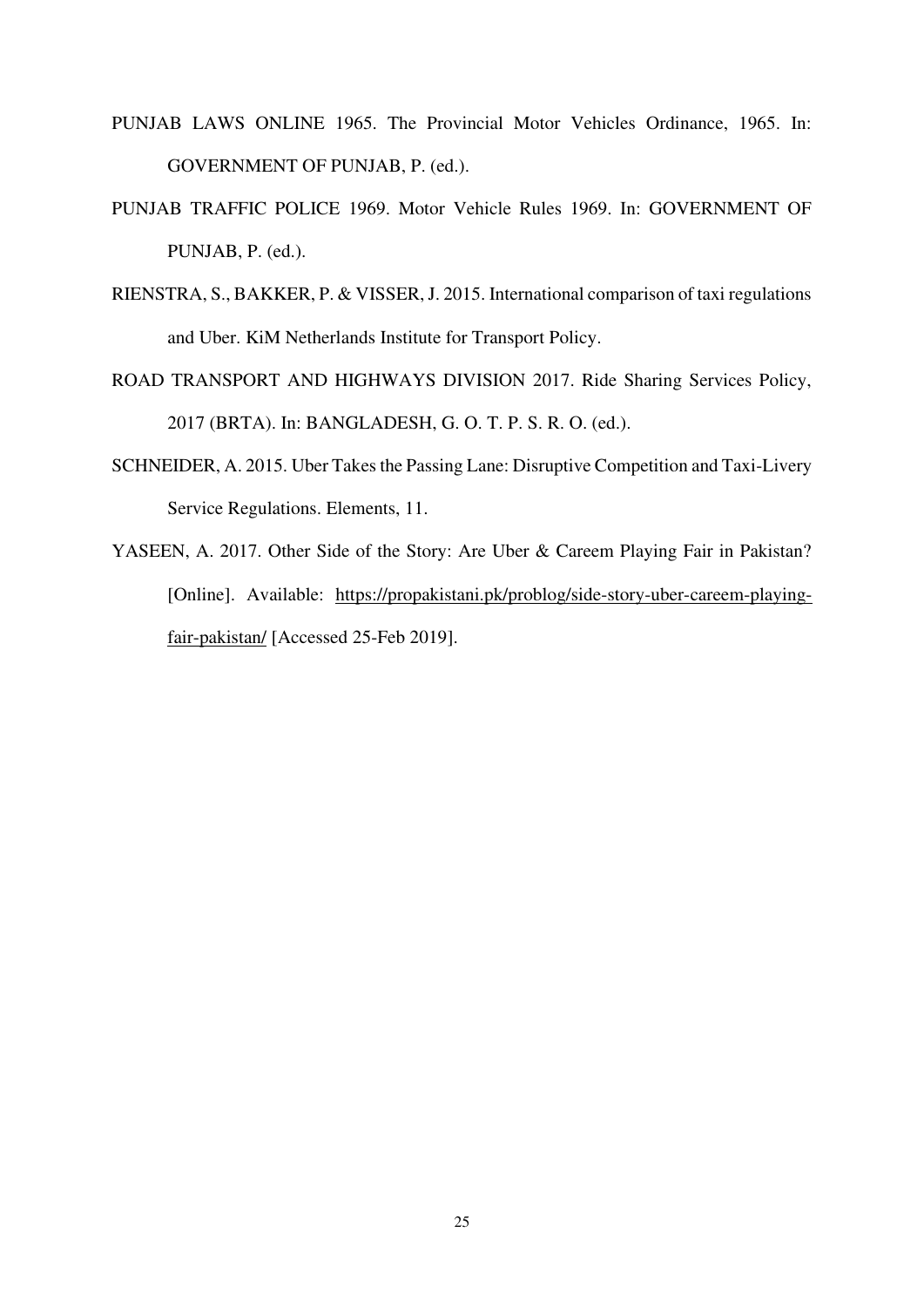| <b>Sr</b><br>#          | <b>Regulation/Guideline/</b><br><b>Advisory</b>      | Pakistan                  | <b>Bangladesh</b> | India        | <b>Malaysia</b> | China        | State of the<br><b>New York</b> |
|-------------------------|------------------------------------------------------|---------------------------|-------------------|--------------|-----------------|--------------|---------------------------------|
| $\mathbf{1}$            | Minimum Fleet Size                                   | $\checkmark$              | $\checkmark$      | $\checkmark$ | $\mathbf{x}$    | $\checkmark$ | ✓                               |
| $\overline{2}$          | Company Operation<br>License Requirement             | ✓                         | $\checkmark$      | $\checkmark$ | $\checkmark$    | $\checkmark$ |                                 |
| $\overline{\mathbf{3}}$ | Legislations/Policies<br>for Ridesharing             | $\boldsymbol{\mathsf{x}}$ | ✓                 | $\checkmark$ | ✓               | ✓            |                                 |
| $\overline{\mathbf{4}}$ | <b>Adequate Parking</b><br>Requirement               | ✓                         | $\checkmark$      | ✓            | $\mathbf{x}$    | $\checkmark$ |                                 |
| 5                       | <b>Drivers' Trainings</b>                            | $\mathbf x$               | $\mathbf x$       | $\checkmark$ | $\checkmark$    | $\checkmark$ | $\checkmark$                    |
| 6                       | Drivers' Fitness Check                               | $\boldsymbol{\mathsf{x}}$ | $\pmb{\times}$    | $\checkmark$ | $\checkmark$    | $\checkmark$ | ✓                               |
| 7                       | <b>Regulated Fare</b><br><b>Calculation Criteria</b> | ✓                         | ✓                 | $\checkmark$ | $\checkmark$    | $\mathbf x$  |                                 |
| 8                       | <b>Insurance Coverage</b>                            | $\checkmark$              | $\pmb{\times}$    | $\mathbf x$  | $\checkmark$    | $\checkmark$ |                                 |

**TABLE 1 Comparison of Company-Based Ridesharing Regulations**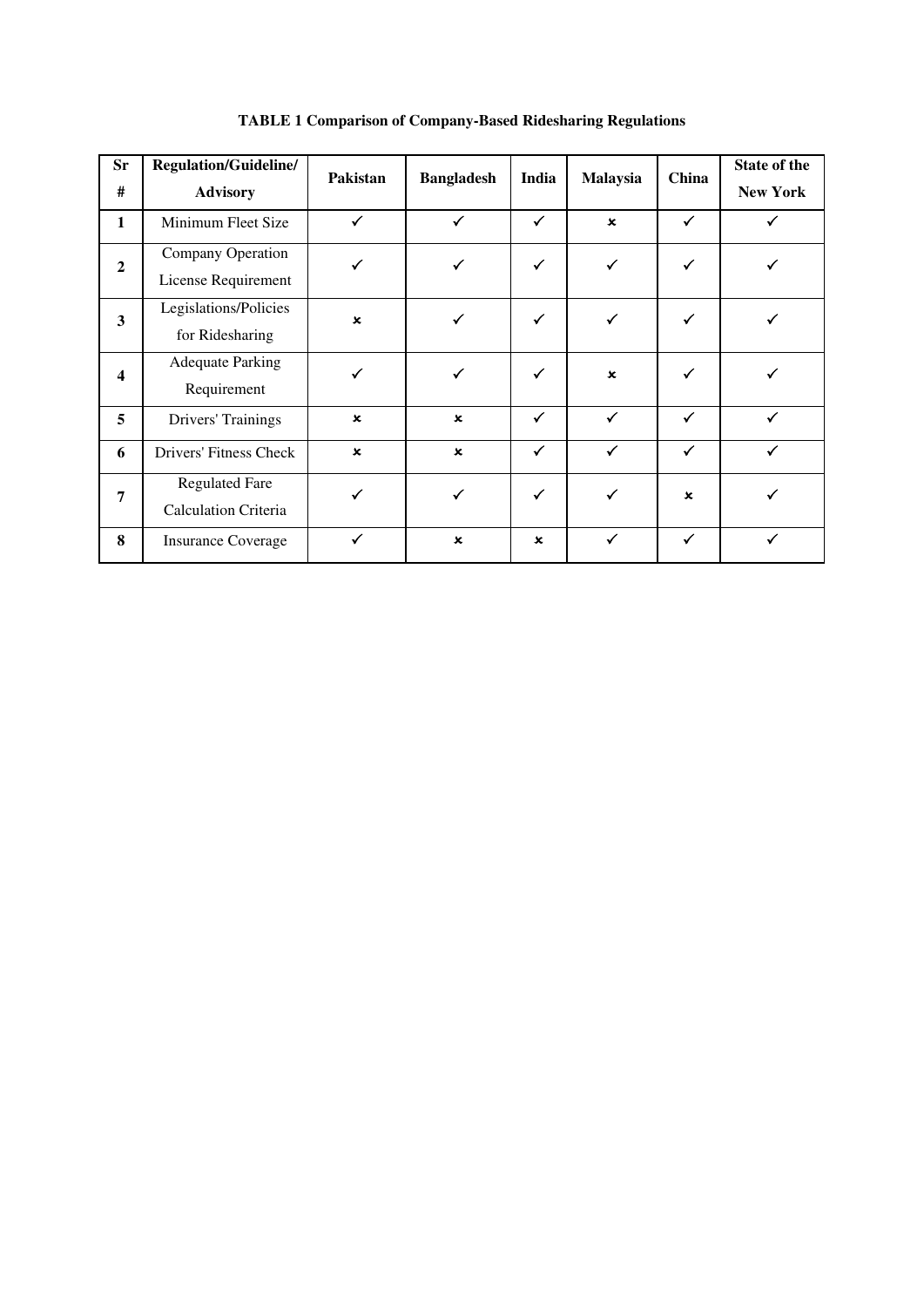| Sr#                     | <b>Regulation/Guideline</b><br>/Advisory                 | Pakistan                  | <b>Bangladesh</b> | India          | Malaysia                  | China        | State of the<br><b>New York</b> |
|-------------------------|----------------------------------------------------------|---------------------------|-------------------|----------------|---------------------------|--------------|---------------------------------|
| $\mathbf{1}$            | Requirement for<br><b>Vehicle Fitness</b><br>Certificate | $\checkmark$              | $\checkmark$      | $\checkmark$   | $\checkmark$              | $\checkmark$ | ✓                               |
| $\overline{2}$          | Minimum Engine<br>Capacity                               | $\mathbf x$               | $\pmb{\times}$    | $\checkmark$   | $\pmb{\times}$            | ×            | $\mathbf x$                     |
| $\mathbf{3}$            | <b>Seating Capacity</b><br>Limitation                    | $\checkmark$              | ×                 | $\checkmark$   | $\checkmark$              | $\checkmark$ | $\checkmark$                    |
| $\overline{\mathbf{4}}$ | Fare Meter                                               | $\checkmark$              | $\mathbf{x}$      | $\checkmark$   | ×                         | $\checkmark$ | $\checkmark$                    |
| 5                       | "TAXI" sign on<br>vehicle                                | $\checkmark$              | ×                 | $\checkmark$   | $\pmb{\times}$            | $\checkmark$ | $\pmb{\times}$                  |
| 6                       | Advertisement<br>Restriction                             | $\checkmark$              | ×                 | $\checkmark$   | ×                         | $\checkmark$ | $\checkmark$                    |
| $\overline{7}$          | Mobile Radio or<br><b>Communication Setup</b>            | ×                         | ×                 | $\checkmark$   | ×                         | $\checkmark$ | $\checkmark$                    |
| 8                       | First Aid Box                                            | $\boldsymbol{\mathsf{x}}$ | $\mathbf x$       | $\checkmark$   | $\boldsymbol{\mathsf{x}}$ | $\checkmark$ | $\boldsymbol{\mathsf{x}}$       |
| $\boldsymbol{9}$        | Vehicle Age<br>Limitation                                | ×                         | $\checkmark$      | $\checkmark$   | $\checkmark$              | $\checkmark$ | $\checkmark$                    |
| 10                      | Display of Driver<br>Identification                      | $\checkmark$              | ×                 | $\checkmark$   | ×                         | $\checkmark$ | $\checkmark$                    |
| 11                      | Standard Livery/Decal                                    | $\checkmark$              | ×                 | $\checkmark$   | ×                         | $\checkmark$ | $\checkmark$                    |
| 12                      | Panic<br>Button/Emergency<br>Alert                       | ×                         | $\checkmark$      | ✓              | $\checkmark$              | ✓            | $\checkmark$                    |
| 13                      | Special registration for<br>vehicles                     | $\pmb{\times}$            | $\checkmark$      | $\pmb{\times}$ | $\pmb{\times}$            | $\checkmark$ | $\pmb{\times}$                  |
| 14                      | <b>GPS</b> System                                        | $\pmb{\times}$            | $\pmb{\times}$    | $\checkmark$   | $\pmb{\times}$            | $\checkmark$ | $\checkmark$                    |
| 15                      | Area restriction                                         | $\checkmark$              | $\checkmark$      | $\checkmark$   | $\boldsymbol{\mathsf{x}}$ | $\checkmark$ | $\checkmark$                    |

**TABLE 2 Comparison of Vehicle-Based Ridesharing Regulations**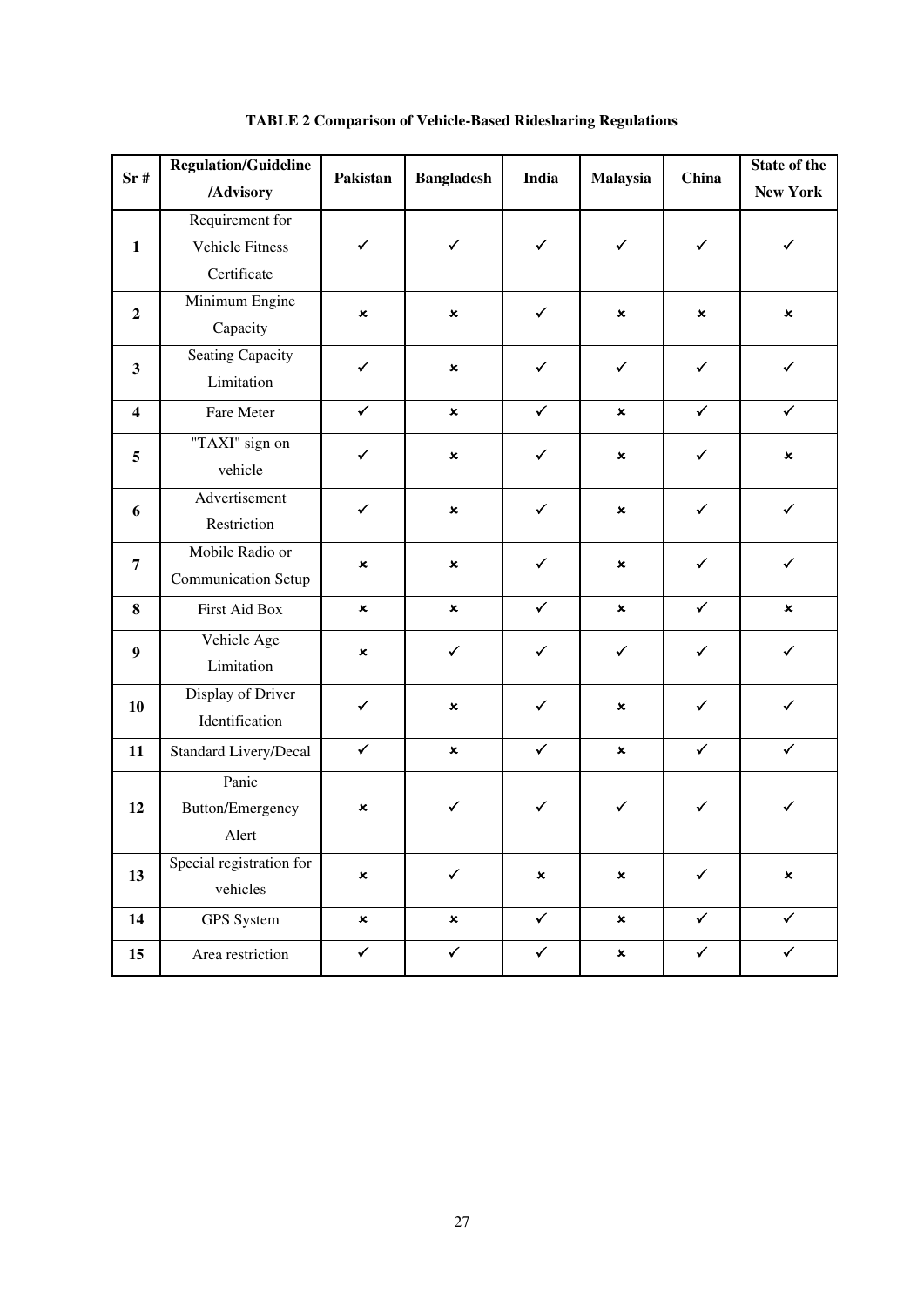| Sr#                     | <b>Regulation/Guideline</b><br>/Advisory      | Pakistan                  | <b>Bangladesh</b>         | India          | Malaysia                  | China        | State of the<br><b>New York</b> |
|-------------------------|-----------------------------------------------|---------------------------|---------------------------|----------------|---------------------------|--------------|---------------------------------|
| $\mathbf{1}$            | <b>Special Driving</b><br>License Requirement | $\boldsymbol{\mathsf{x}}$ | $\boldsymbol{\mathsf{x}}$ | $\pmb{\times}$ | ✓                         | $\checkmark$ |                                 |
| $\overline{2}$          | Uniform/Dress Code<br>Requirement             |                           | $\pmb{\times}$            | ✓              | $\pmb{\times}$            | $\mathbf x$  | $\boldsymbol{\mathsf{x}}$       |
| $\mathbf{3}$            | Driver Criminal<br><b>Background Check</b>    |                           | ✓                         | $\checkmark$   | ✓                         |              |                                 |
| $\overline{\mathbf{4}}$ | Compulsion for Driver<br>Training             | $\boldsymbol{\mathsf{x}}$ | $\pmb{\times}$            | $\checkmark$   | ✓                         |              |                                 |
| 5                       | Driver Fingerprint<br>Record                  | $\pmb{\times}$            | $\pmb{\times}$            | $\pmb{\times}$ | $\pmb{\times}$            | ✓            |                                 |
| 6                       | Restriction to work for<br>single TNC         | $\boldsymbol{\mathsf{x}}$ | ✓                         | ✓              | $\boldsymbol{\mathsf{x}}$ | $\checkmark$ | $\pmb{\times}$                  |

**TABLE 3 Comparison of Driver-Based Ridesharing Regulations**